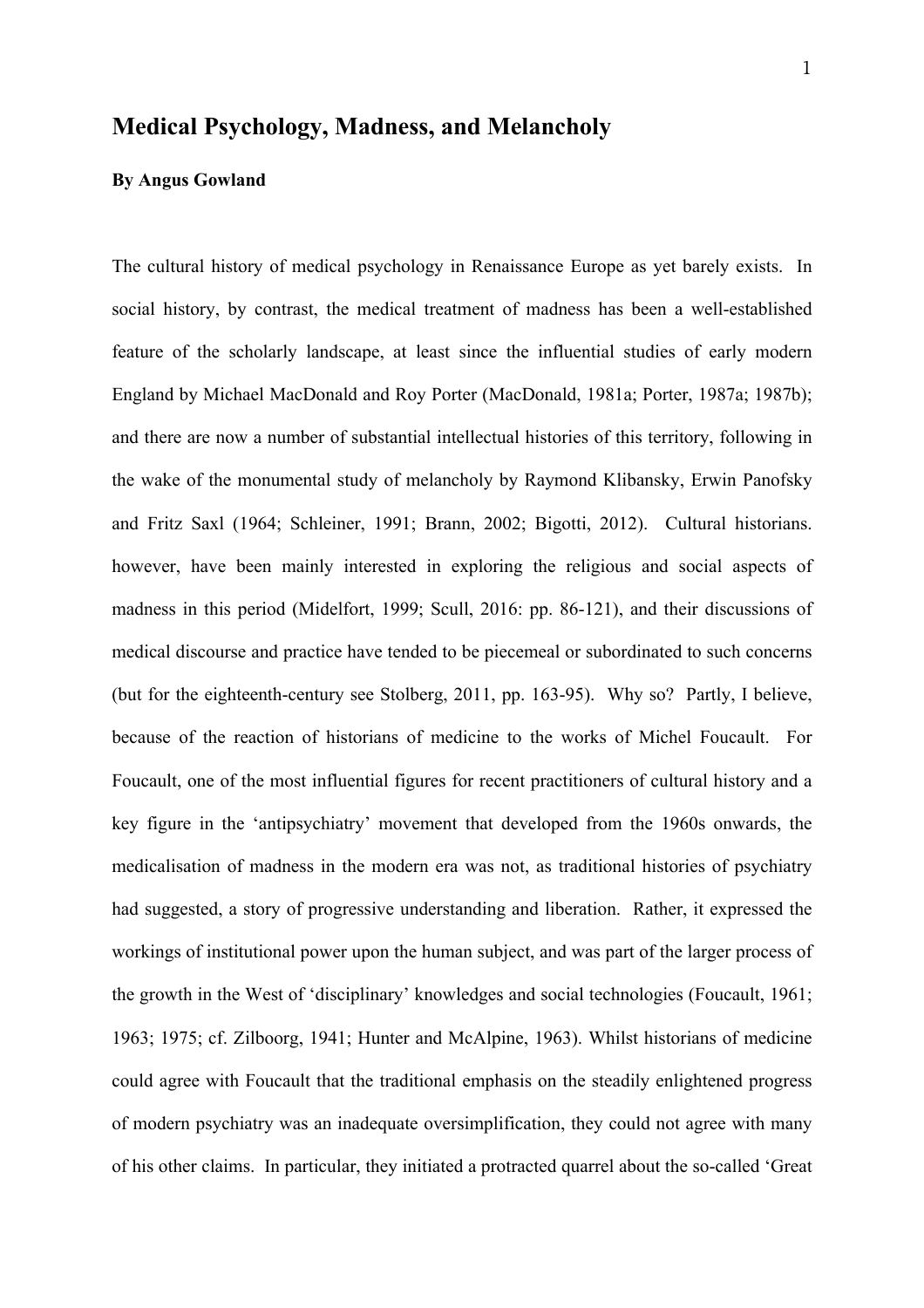2

Confinement' of the mad, said in *Folie et déraison* to have taken place across Europe in the course of the seventeenth and eighteenth centuries (Foucault 1961: 56-91; Midelfort 1980; Porter 1990; Scull 1990; Still and Veloft 1992).

One of the unfortunate side-effects of the controversies over the 'Great Confinement' – which became, to my mind, a problematic fixation on one of the least durable and interesting elements of Foucault's oeuvre – is that they distracted historians of pre-modern Europe from serious consideration of what a Foucauldian cultural history of medicine might look like. Foucault's later works, which moved away from large-scale interpretations of the modern scientific and social institutions and towards a chronologically wide-ranging concern with the role of discourse in the production of subjectivity (Foucault 1976–1984 and 2001), are actually much more valuable for cultural historians than the earlier writings on madness. This later work has had a profound influence on historians of sexuality and the body, but historians of pre-modern psychology have left the exploration of the cultural workings of early modern medical discourse, and its role in the historical formation of subjectivity, largely to literary scholars and practitioners of the cross-disciplinary history of emotions (for example Paster, Rowe and Floyd-Wilson, 2004).

My main purpose in this essay is to suggest how we might fill this gap, by outlining a cultural history of medical psychology in Europe in the period *c.* 1500–1650. My hope is also that this type of approach will help to mediate the resources of intellectual and social history, which have often collapsed into opposed perspectives (the physician's theory *vs.* the patient's 'experience'), by attending to the content and effects of 'medical discourse' – understood as related sets of medical ideas and practices. I make the assumption that medical discourse in this period furnished a set of linguistic and conceptual resources which constituted distinctive 'ways of being', establishing physical and psychological patterns that structured the ways in which physicians conceived and treated their patients, and also the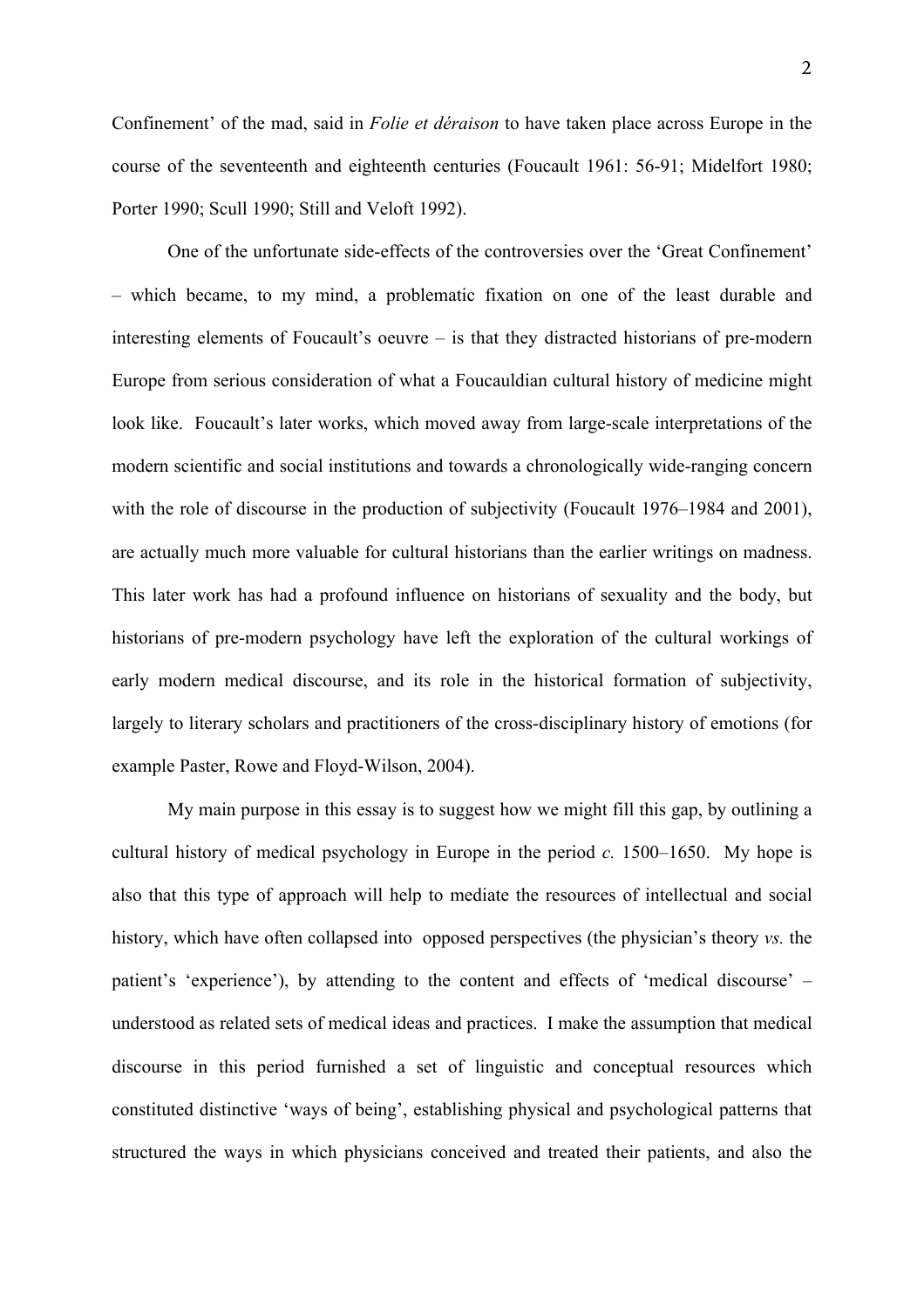ways in which subjects thought about, inhabited, and expressed themselves. More specifically, by furnishing descriptions of the human body, articulating relationships between the body and the soul, giving definitions of health and disease, and prescribing regimens for physical and psychic health, medical sources established normative conceptual frameworks and fields of possible experience. To say this is not to retroject a modern interpretation of the historical environment: medicine in this period was conceived not only as the gift of God to ease human suffering, but also as propagating a physiological and psychological knowledge of the self that grounded its care (Ficino [1489], 1998: pp. 216-17; Vesalius, 1543: sig. \*4; Crooke, 1615: pp. 12-16; generally see Harkness, 2006: pp. 171-92).

To proceed, I focus on the formation of medical subjectivity, following the suggestion of Foucault in his essay 'Qu'est-ce que les Lumières?' (1978) that the historical constitution of the subject can be analysed along three intersecting axes of knowledge, power, and ethics (Foucault, 1984: pp. 48-9; see also Hacking, 2002: pp. 1-26); but I adapt this to consider the formation of an early modern rather than modern subject, in which the axis of ethics also incorporates spirituality. I then outline the ways in which medical physiology and psychology formed a 'medical subject', before turning to the ways in which this subject was constituted as suffering from psychological and mental pathologies, focusing in detail upon the species of madness known as melancholy. Where space permits, I also consider relevant aspects of the relationship between medical and non-medical discourse, and some of the ways in which medical knowledge in this field circulated between the relatively rarefied worlds of learned medicine and the social contexts in which it was interpreted and applied by medical practitioners.

First, however, a few words about the concentration here mainly on Galenic medicine. Whilst this was a largely stable system of knowledge and practice, it was not a static, rigid, or closed monolith, but was multilayered, regional, and dynamic in various ways. It was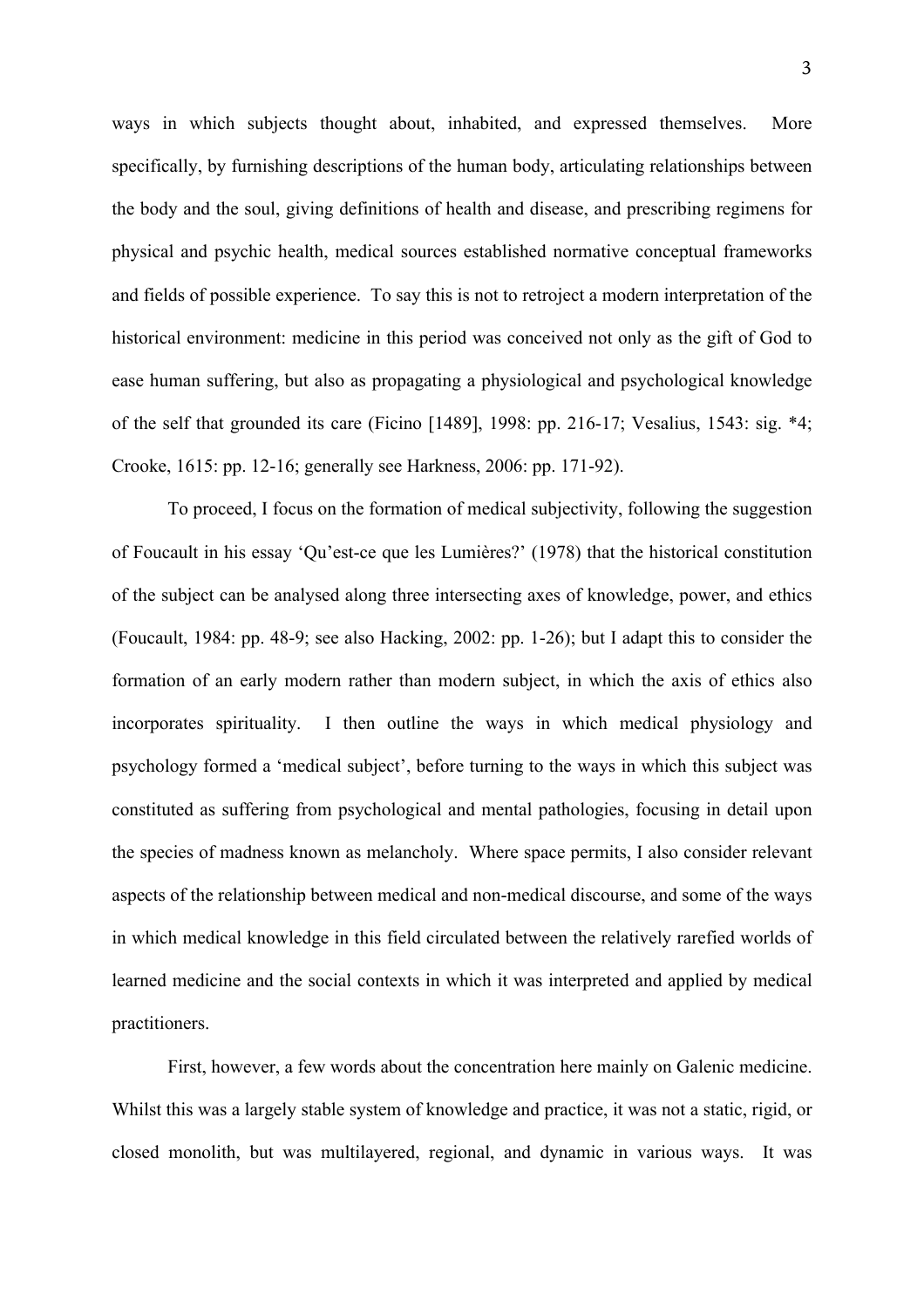broadly continuous with the medicine of the later middle ages and prevailed until at least *c.* 1630; but in the course of the sixteenth century, it incorporated substantial innovations from medical humanism, anatomical dissection, Neoplatonic philosophy, and various occult sciences, all of which provoked discussion and dispute, and exerted varied influences across Europe. It was challenged and infiltrated by rivals, most directly and conspicuously by Paracelsus, Van Helmont and their followers, but also by Aristotelian natural philosophers and by 'Hippocratic' revivalists. It was geographically variegated, for whilst the universities of Northern Italy remained the centre of European learned medicine, distinctive traditions were recognisable particularly in France, Germany, Switzerland, Spain, England, and the Low Countries. With the progress of the Protestant and Catholic Reformations, it was increasingly inflected by religious concerns. And it was not the preserve of a learned elite, being, as the other essays in this volume show, subject to adaptation and modification not only across space and time, but also as it circulated through the various layers of early modern society and culture, and permeated the worlds of spirituality, literature, politics, and domestic life. Nevertheless, the Galenic medicine of the Renaissance was not radically unstable or heterogeneous. It was structured by a generally agreed set of core doctrines and principles, mostly inherited from late-medieval interpretations of the surviving works of Galen and other Greek and Arabic physicians and philosophers, which provided the conceptual framework for the discussions conducted in a community of medical authors, as well as for the activities of medical practitioners of different kinds, all across Europe. Given this general stability, whilst noting the caveats listed above, it is possible to continue now with a condensed synoptic account of the Galenic medical psychology that prevailed in this period.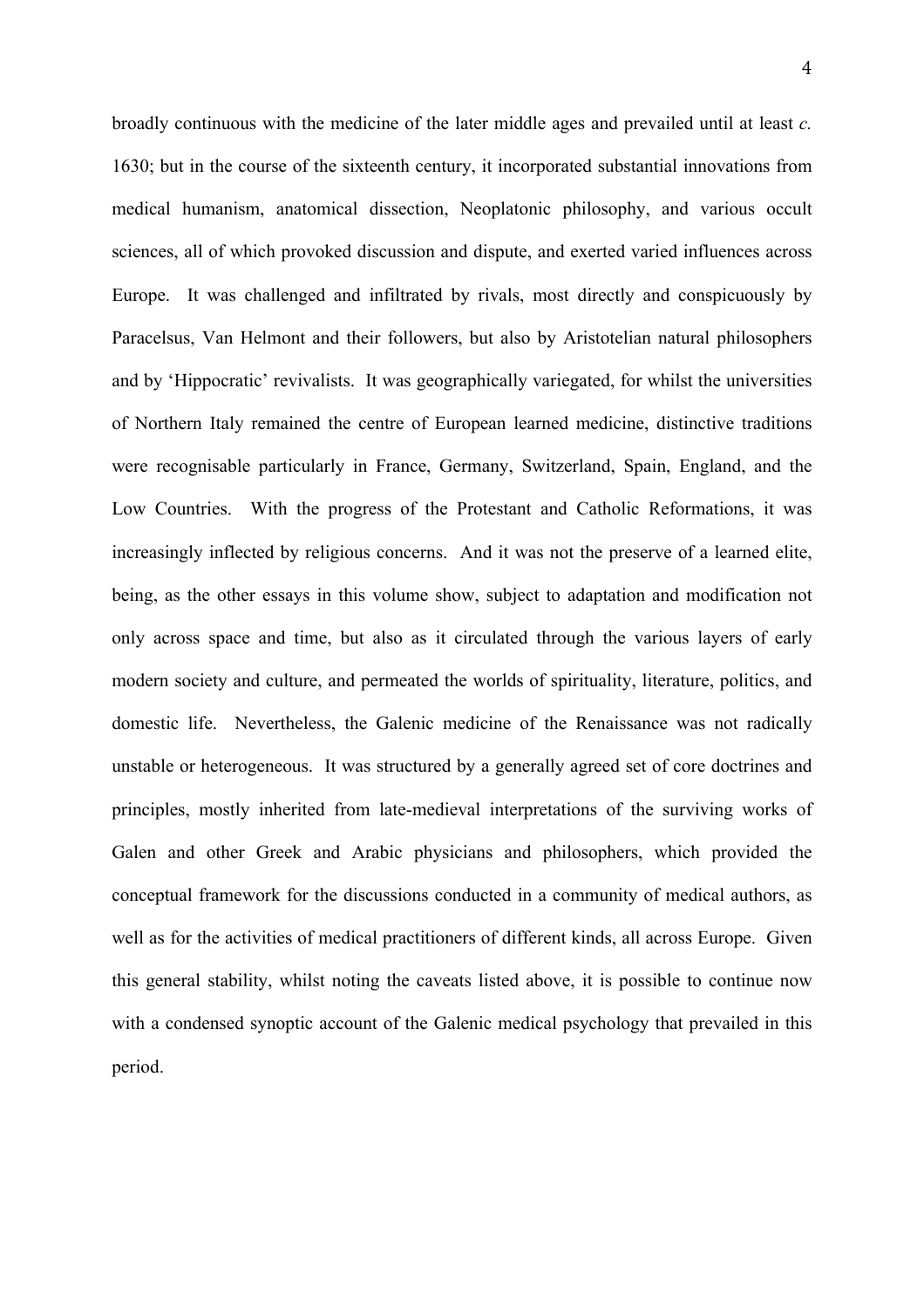# **Galenic medical psychology**

How did Renaissance Galenism constitute the subject as an object of medical knowledge? Most basically, knowledge of the human being consisted of knowledge of the body and of the soul, and of their interactions with each other and the external environment. The body was typically ordered Hippocratically (Crooke, 1615: p. 30), as an arrangement of material elements into parts that were 'containing' (such as bones, arteries, and organs) and 'contained' (such as the humours and the natural, vital and animal spirits). The soul, in line with the Aristotelian 'hylomorphic' understanding to which most learned physicians subscribed, was the intelligible 'form' or 'actuality' of the living body; the human being was therefore understood as a composite of immaterial form  $-$  soul  $-$  and matter  $-$  body. As the principle of vitality in the human organism, the soul in its different aspects was used to explain the 'vegetative' operations of bodily nourishment and growth, the 'sensitive' operations of sensation, perception, emotion and movement, and the 'rational' operations of thinking and willing (Fernel, 1578: pp. 80-3). Accordingly, body and soul were held to be tightly bound together in a relationship of mutual interaction and influence which contributed to health or sickness. The constituents of the healthy organism included in the traditional category of the *res naturales*, for instance, contained not only the physical elements, complexions, organs, spirits, and humours, but also the faculties of the soul deemed necessary for the basic activities of the living body. Similarly, in the *res non naturales* – factors which could influence the *res naturales* and therefore defined the scope of medical aetiology and intervention – the 'passions of the mind' were placed alongside air, food and drink, sleep and waking, motion and rest, and evacuation and repletion. Although the immaterial and immortal rational soul was excepted from direct material influence, the vegetative and sensitive operations of the soul could be affected by modifications of the physical body which they inhabited, and also themselves prompt physiological changes.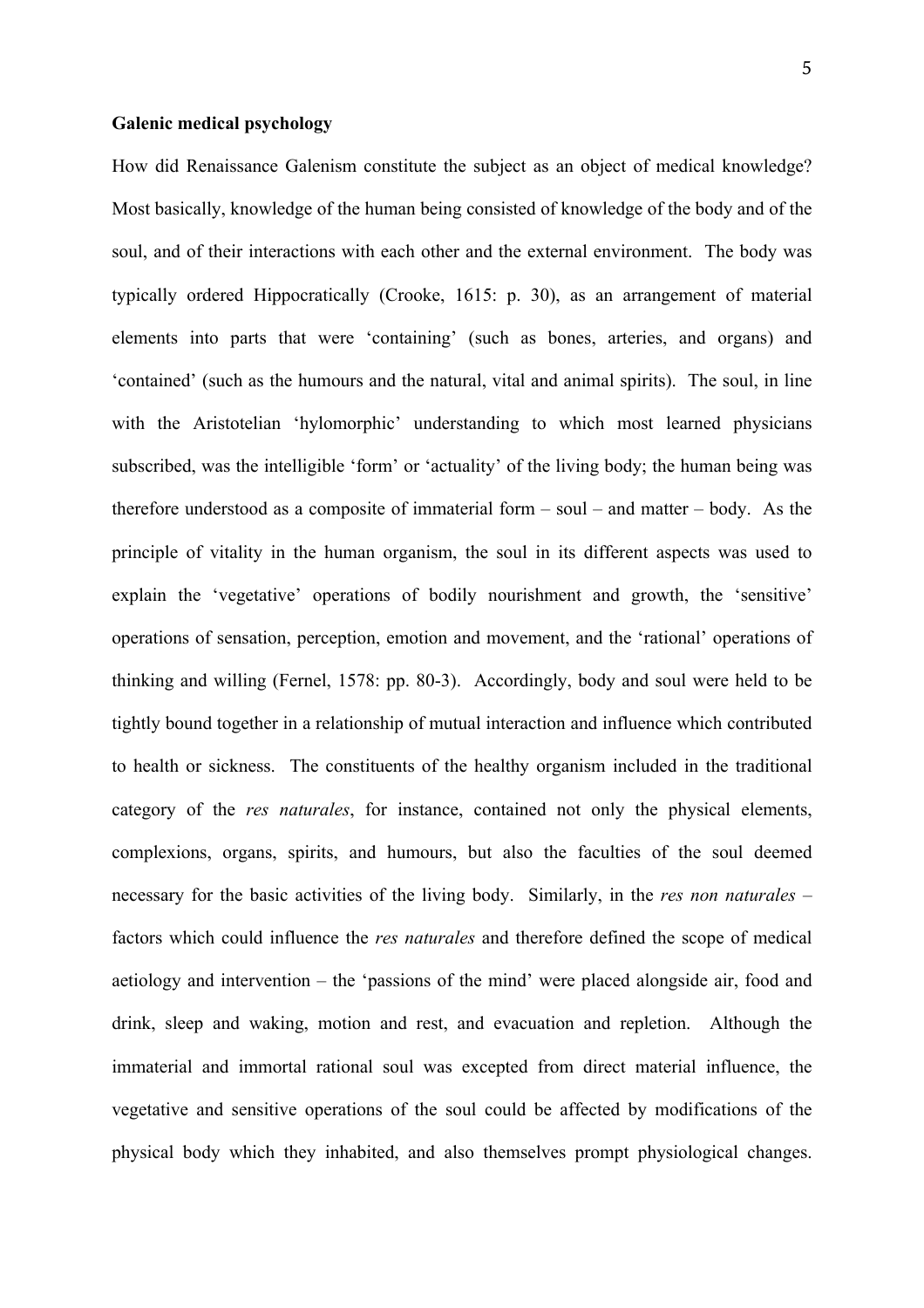Here the crucial mediating role was played by the subtle spirits, often characterised as the 'instrument' of the soul in the body, which were integral to accounts of the causes, symptoms, and cures of many diseases (Fernel, 1578: pp. 68-9, 78-80; Lemnius, 1561: fols 6r-18r).

The interactions of body and soul were also integrated within the Galenic theory of complexion or temperament. The complexion, sometimes identified with the 'substantial form' of the living being, was derived from the qualities of the natural elements, whose mixture in the body yielded one theoretical condition of perfect balance, and eight distinctive patterns of relatively stable imbalance (Fernel, 1578: pp. 55-6; Lemnius, 1561: fols 23v, 80v-83v). These imbalanced patterns were either simple (hot, cold, moist, dry) or compound (hot and dry, hot and moist, cold and moist, cold and dry), and each could be identified by the interpretation of sets of physical and psychological signs. This theory enabled doctors to place the unique individual mixtures ('idiosyncrasies') of their patients into complexionate categories and ascertain which type of healthy imbalance was to be therapeutically restored (Lemnius, 1561, fols 30r-v), and it also undergirded a sexually differentiated pathology and therapeutics (the bodies of women were taken to be generally cooler and moister than those of men). More broadly, it provided the framework for the learned medical art of ordering and interpreting psychic and physical signs in accordance with the Galenic mantra that 'the manners of the soul follow the temperament of the body'.

Whilst descriptions of the various complexions had long been incorporated within popular characterologies, their influence was substantially increased in the sixteenth century with the proliferation of vernacular medical works that laid out the connections between the physical conditions of their readers' bodies, their psychic and emotional predispositions, and their characteristic forms of behaviour. One example, which I take to be broadly representative of medical literature of this kind, is the *De habitu et constitutione corporis*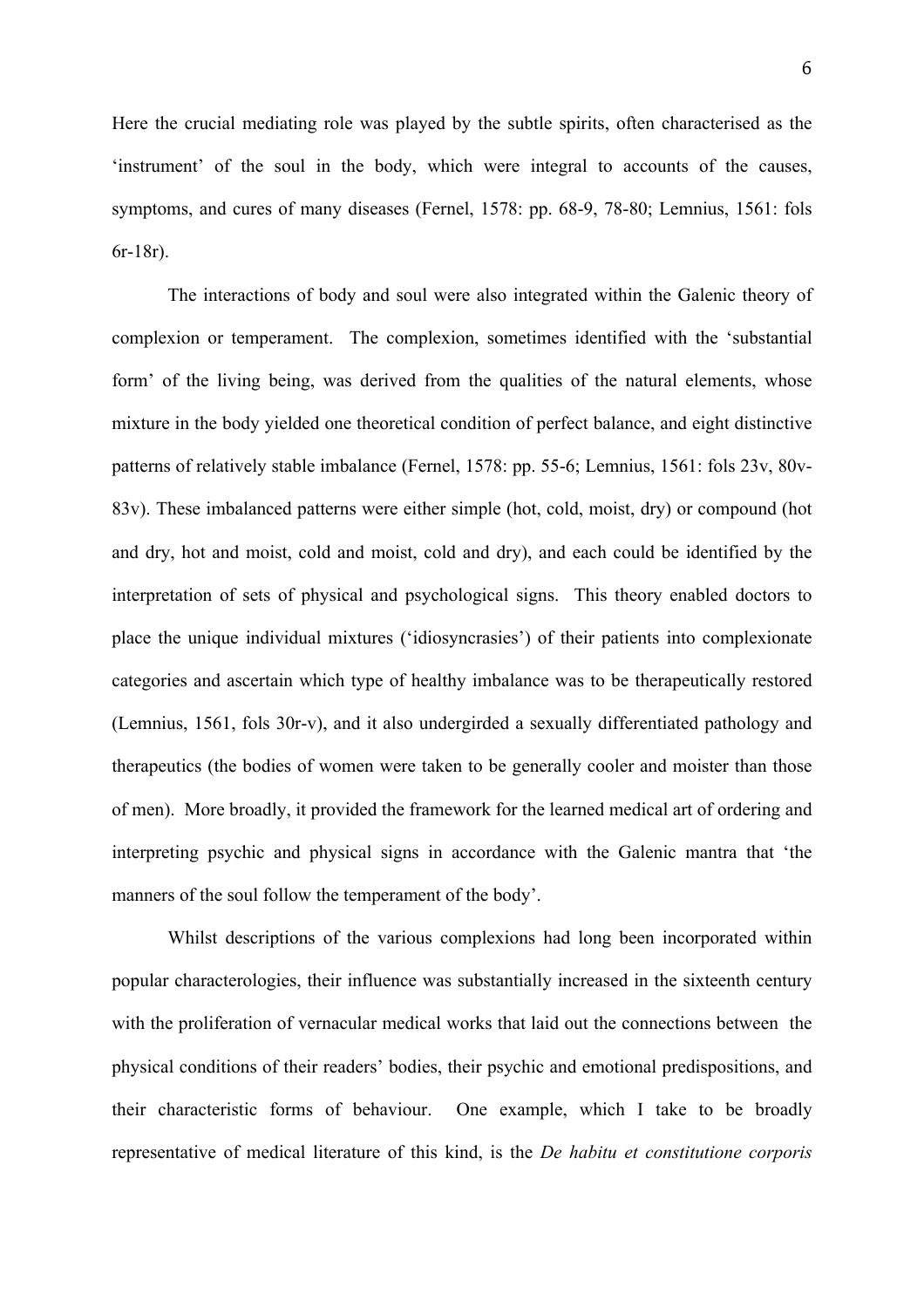(1561) by the Dutch physician Levinus Lemnius, a work translated into English by Thomas Newton (Lemnius [1576], 1633; for works in the English vernacular with similar concerns see Elyot, 1547; Boorde, 1547; Cogan, 1588; La Primaudaye, 1589; Clever, 1590; Vaughan, 1600; Walkington, 1607). A respository of useful self-knowledge, the *De habitu* advertised itself as a manual for readers to identify and understand their bodily dispositions and mental inclinations, and repeatedly iterated the value of so doing for the maintenance of physical health and moral 'continency of life' (Lemnius, [1576] 1633: p. 1). As works of this kind make clear, Galenic medicine furnished a distinctive model of self-scrutiny and selfmanagement: medical self-knowledge, constituted as knowledge of how one's complexion shaped the workings of one's own body and soul, was the necessary condition for identifying and measuring one's physical and moral defects, establishing whether and how they had a basis in nature (the *res naturales*), and for amending them (by the *res non naturales*), thereby restoring oneself as closely as possible to a condition of 'good and sound disposition, or integrity of temperature' (Lemnius [1576], 1633, pp. 52-3). For Lemnius as for many other physicians, the key agent in this therapeutic process was the *spiritus*, which was to be maintained and cherished as 'the chiefe and principall instrument' mediating the operations of both body and soul, and so the cause of the psychological and moral virtues and vices (Lemnius, [1576] 1633: pp. 12-13).

We can now make some general observations about the medical constitution of the human subject. In the first place, although the humours were commonly adduced as a primary internal cause of the individual's physical and psychological dispositions, it is misleading to describe this as a form of 'humoral' subjectivity (Paster, 2004). This description not only forecloses consideration of the other *res naturales* as constituents of the healthy or sick body, but also conveys a materialistic determinism which cannot be squared with the consensus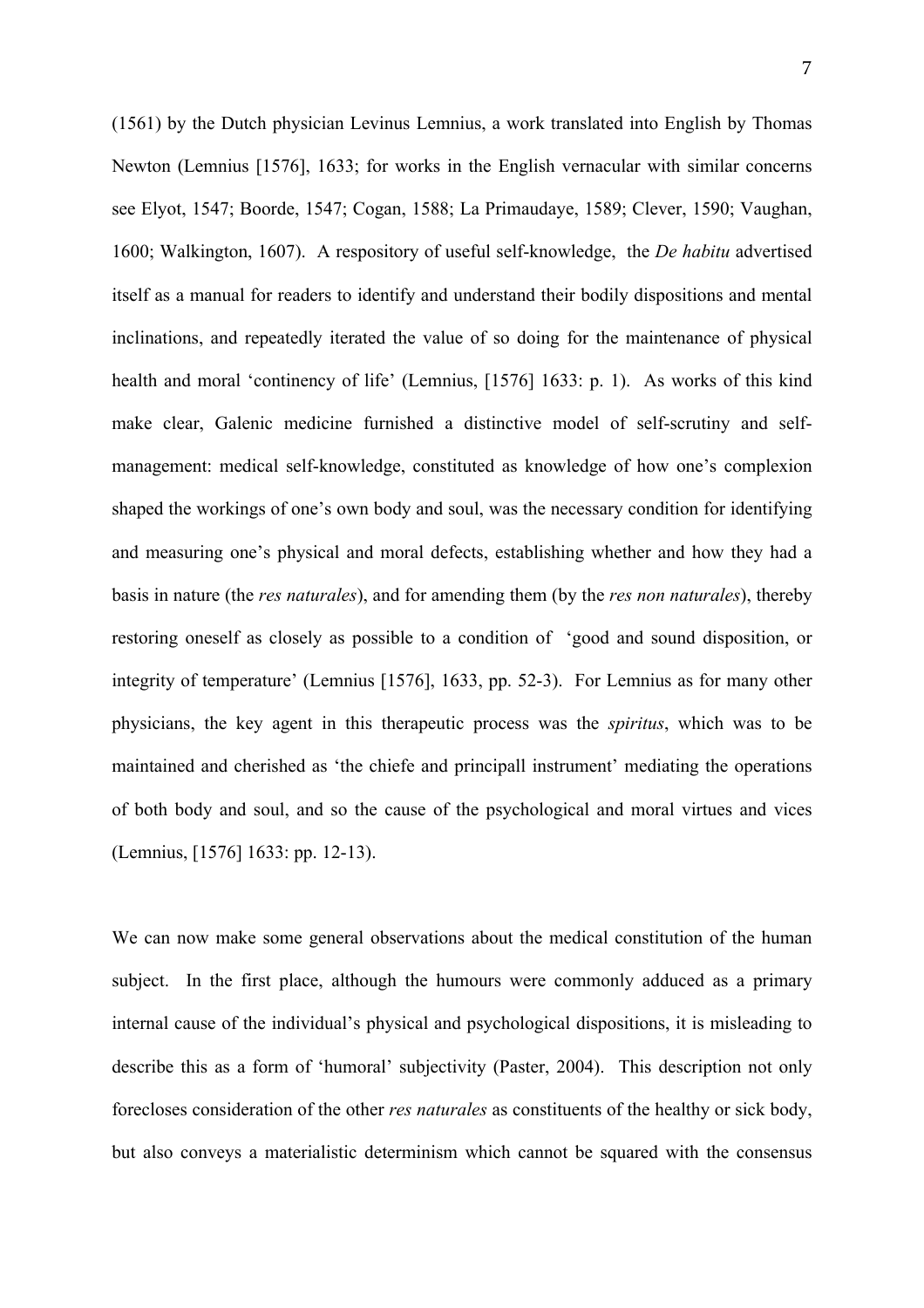about the interdependence of the body and the soul. Even the humours themselves had associations that extended beyond their immediate physical function in the body, being linked not only with the four qualities, elements, and bodily constituents (fluids, homogeneous parts, spirits, innate heat), but also with the four seasons, the four ages of man, and with the external 'climate' and astral bodies. In any case, far from being rooted in the material substances of the humours, the medical subject was constituted as a complex multitude of potentially interacting and overlapping physical, psychic, and external natural and supernatural elements and causes (Lemnius, [1576] 1633, p. 209; Cardano, [1557] 1663: pp. 146a-154b). As a conjectural art Galenic medicine constituted the body as the site of a practically infinite number of signs and significant relations – between different parts of the body; between body, spirit, and soul; and between man, the natural world, the cosmos, and God – to be interpreted and therapeutically manipulated. Semiologically, it was therefore continuous with, and in some cases permeated by, other arts concerned with the discovery, interpretation, and manipulation of the physical, psychological and celestial aspects of the human organism – astrology, chiromancy, metoposcopy, physiognomy, and dreaminterpretation (Maclean, 2006: pp. 79-109). These arts considerably expanded and enriched the discursive space within which medical subjectivity could be elaborated. To know oneself medically, then, was first to know one's idiosyncrasy, but this was constituted not simply in terms of the absolute predominance in the body of particular qualities or humours, but in relation to age, sex, mode of life, and other variables, and invited consideration of the various ways in which one's body and soul were together subject to an array of beneficial or detrimental environmental and celestial influences.

Another salient feature of the model of subjectivity theorised in Galenic medical psychology is what we could now call its behavioural dimension, which bestowed it with morality and spirituality via the establishment of patterns of connected emotions, thoughts,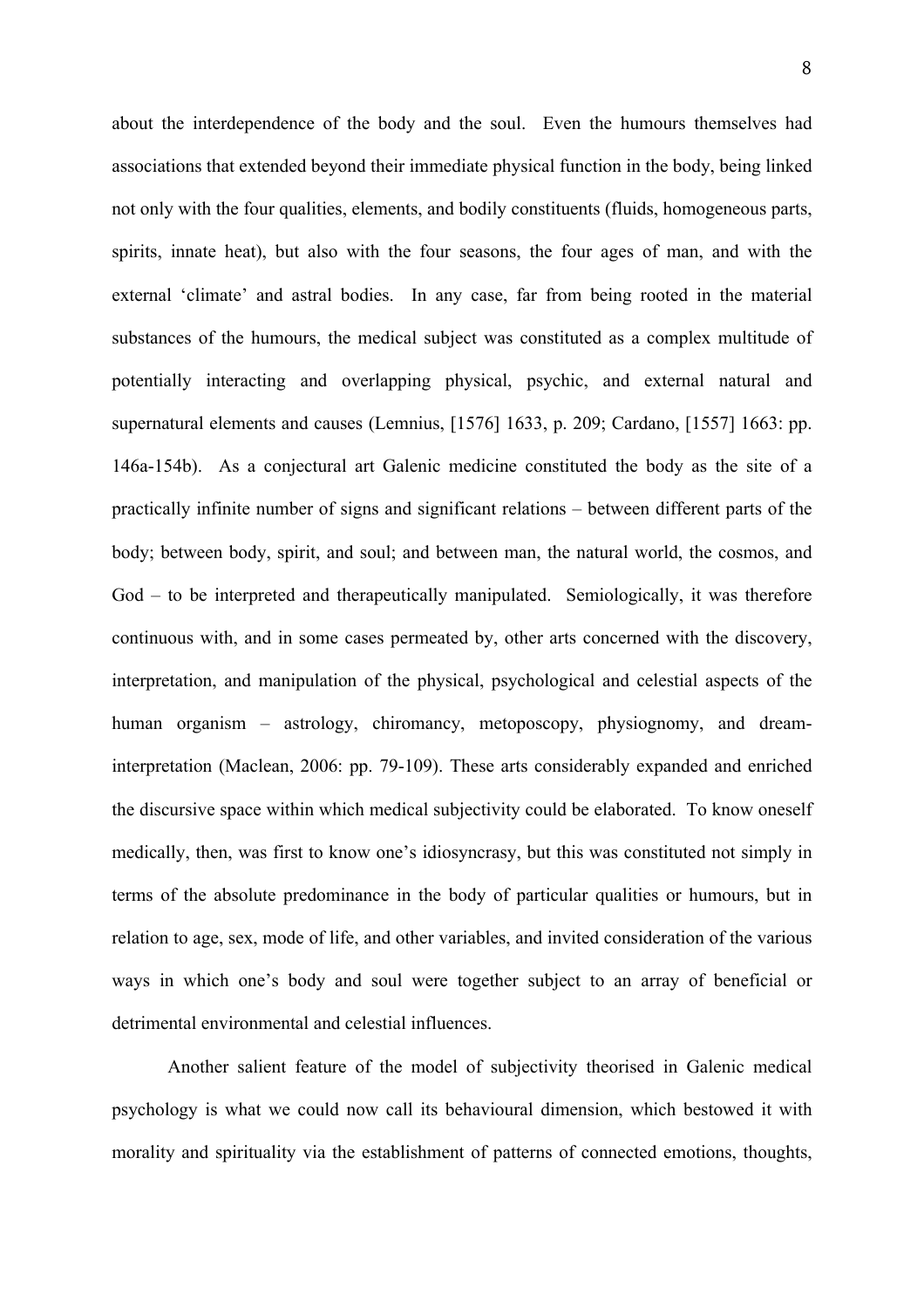and actions. The hot and dry complexion, for example, was typically accompanied by emotional irritability, arrogance, and unruliness (Lemnius, [1576] 1633: pp. 210-11). Such behavioural patterning connected the idiosyncrasy to social being, for when bad customs and education supervened upon the complexion, 'peevish manners' and vicious modes of life would commonly follow (Lemnius, [1576] 1633: pp. 208-10; for further eleboration see Huarte, 1575). Medically constituted subjects were moreover moral and spiritual subjects in more substantive ways. Whilst Galenic physicians did not explicitly present themselves – unlike their Paracelsian rivals – as practitioners of an overarchingly spiritual art, they often emphasised the spiritual aspect of the medical duty of care for the body, whose neglect would have perilous consequences for the soul (Lemnius, [1576] 1633, pp. 2-4; see Corneanu 2017). Subjects could also be held ethically and spiritually responsible for their own vicious or sinful actions, even whilst those actions were rooted in their physical mixtures, or indeed in the 'occasion' given by those mixtures to malign demonic forces; medical therapies could provide apppropriate remedies (Lemnius, [1576] 1633, p. 37). As doctors sought to position their art within the spiritual frameworks being elaborated by Reformation and Counter-Reformation movements in the later sixteenth century, models of 'spiritual physic' seeking to integrate the care of body and soul along similar lines became increasingly prominent and substantial (Lederer 2006; Grell 1993; Harley 1993).

#### **From Soul to Mind: Mental Illness and Madness**

I turn now to the ways in which Renaissance Galenism created more specific configurations of subjectivity that were constituted as pathological forms of madness and mental illness along the axes, first, of knowledge, then of power and ethics/spirituality.

In learned medicine, where the human organism was regarded as a unified composite of soul and body, what we now call the 'mind' – *mens* or sometimes more traditionally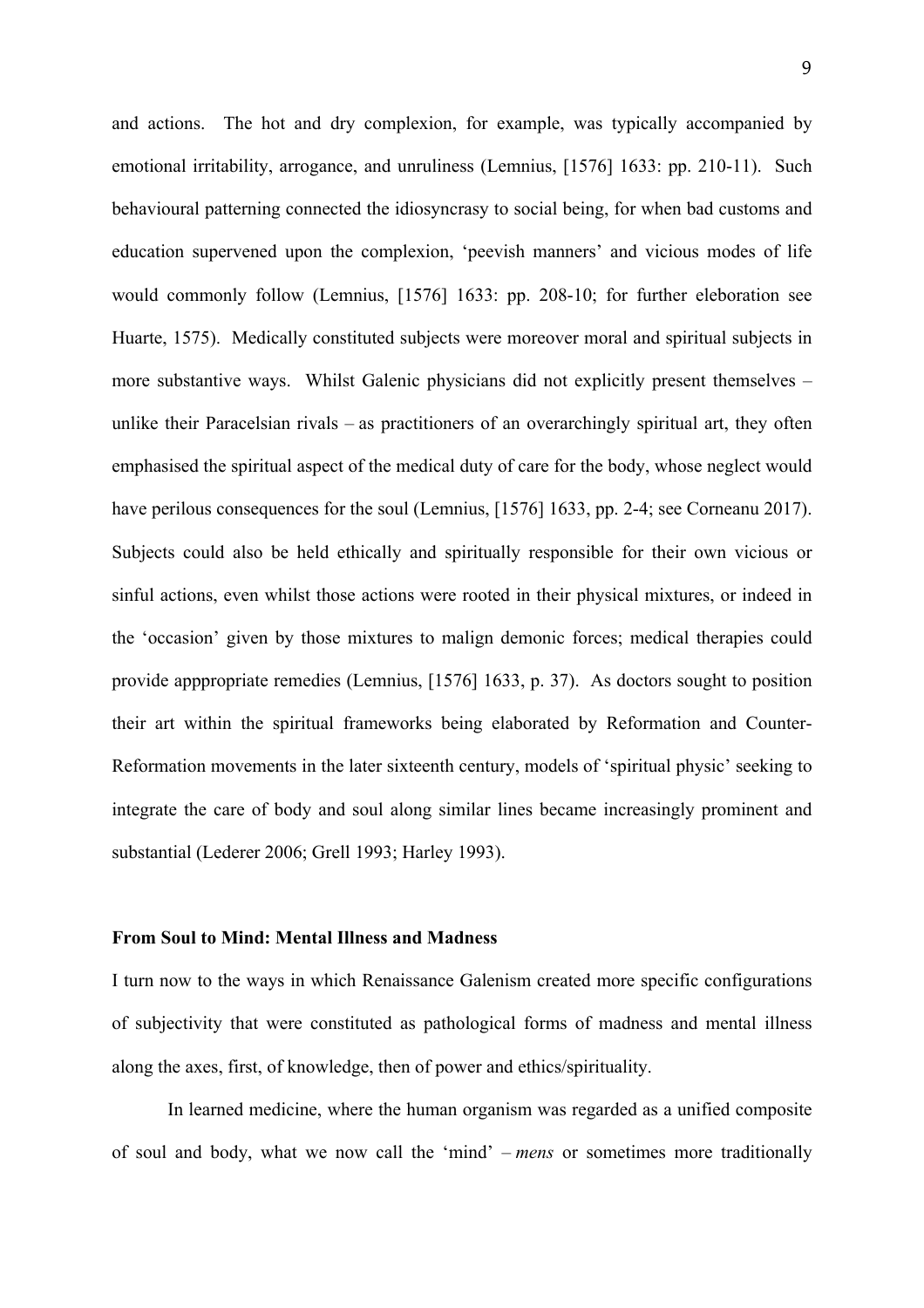*animus* ('rational soul') in the Latin terminology – was ontologically not fully distinct from either soul or body. The operations of the mind were usually described as the faculties of the soul in the brain, particularly of the sensitive soul – whose functions were typically subdivided into perceptual faculties of the external senses and the internal senses (common sense, fantasy, imagination, cogitation, and memory), and 'motive' faculties which produced physical movements and appetites or emotional inclinations) – and of the rational or 'intellective' soul, usually comprised of the powers of will and understanding or intellect. Within this framework, there was no diagnosis and treatment that was applied to the mind separately from the body, and conversely the operations of mind or soul were drawn into the aetiology, diagnosis, and therapy of a wide variety of diseases. Diseases of the mind were in this sense diseases of the whole organism. This holds even for Neoplatonist philosopherdoctors who maintained a dualistic theory of matter and immaterial soul, such as Marsilio Ficino (Giglioni 2011), and for Paracelsians, for whom the spiritual-demonic, psychological and corporeal aspects of disease intertwined (Paracelsus, [1531] 2008: pp. 720-936; Webster, 2008: pp. 142-68). In Galenic medicine and beyond, then, it is not possible to talk of a distinct branch of the art exclusively concerned with 'mental illness' that can be identified as the forerunner of psychiatry. Rather, discourse about mental pathology was integrated within the complex and variegated world of discourse about the health and disease of the human organism in general. In Galenic medical literature, discussion of mental disorders was dispersed across all five of the branches of medicine – physiology, pathology, hygiene, semiotics, and therapeutics – and within the genres of both *theoria* and *practica*. Treatments for diseases with predominantly mental symptoms included the same range of pharmacological, surgical, regiminal, and astral or magical remedies as those for conditions with predominantly somatic symptoms (Plater, 1602-3: vol. 2, pp. 123-69; Burton, [1621–51] 1989–2000: vol. 2, pp. 1-266).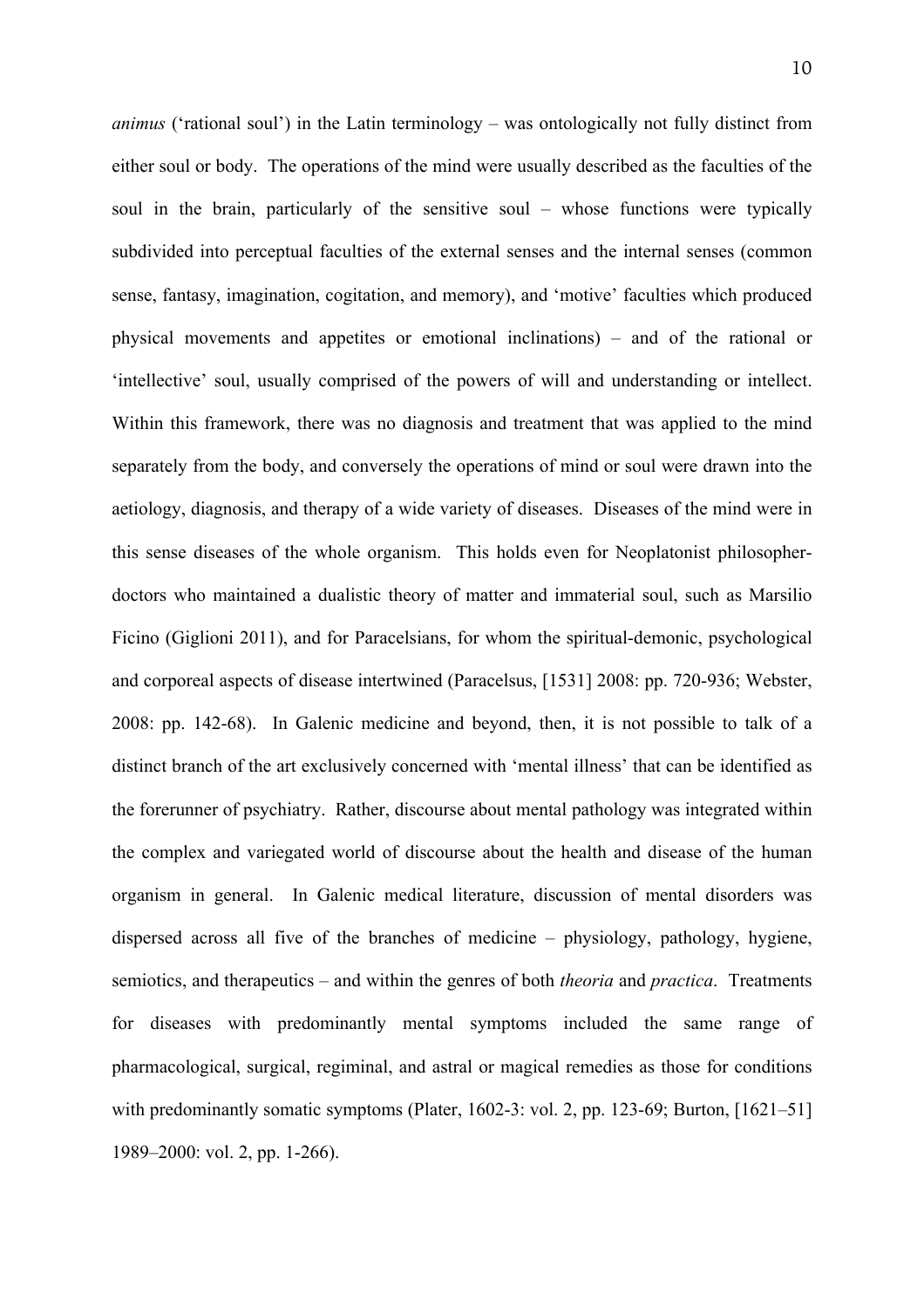Nevertheless, we can detect in the late Renaissance a growing tendency amongst learned doctors to group and analyse 'diseases of the mind' together. The first Galenic treatise explicitly restricted to mental diseases, the *De cerebri morbis* by the Dutch physician Jason van der Velde, was published in 1549, although a distinct trend began only in the early seventeenth century with the appearance of the *Praxeos medicae* (1602) by Felix Plater. In the first volume of the *Praxeos,* the renowned Swiss physician discussed the various forms of sensory impairment, including afflictions not only of the external senses, but also of the principal internal senses of imagination, reason, and memory. Plater labelled the latter together as 'mind' (*mens*), and proceeded to describe how their functions were affected by various categories of affliction: *mentis imbecillitas*, *mentis consternatio, mentis alienatio,* and *mentis defatigatio* (Plater, 1602-3: vol. 1, pp. 1-179). Other learned treatises followed, including the *De cerebri et capitis morbis internis spicilegia* (1612) by the German doctor, historian and poet Franz Hildesheim, the *Archipathologia* (1614) by the Portuguese converso Elijah Montalto, and two books published in 1615 by the Venetian physician Curzio Marinelli (1615a; 1615b), *De morbis nobilioris animae facultates* and *De malis principem animam vexantibus*. Yet whilst such works contained a specific focus on the 'mind', they were advertised primarily as disquisitions on diseases of the head or of the soul (Burton, [1621–51] 1989–2000: vol. 1, p. 130). As in natural philosophy, the long-term shift from soul to mind within learned medicine was piecemeal, and at this stage radically incomplete (Vidal, 2011; Mengal, 2005).

Galenic discussions of diseases of the mind, soul, or head in the Renaissance, as with other areas of medicine, were generally continuous with their late-medieval predecessors. Conditions which were considered to be seated primarily in the brain, and which also seriously affected the faculties of imagination, reason and memory, were commonly allocated to the pathological genus of *delirium* (madness); in accordance with ancient medical doctrine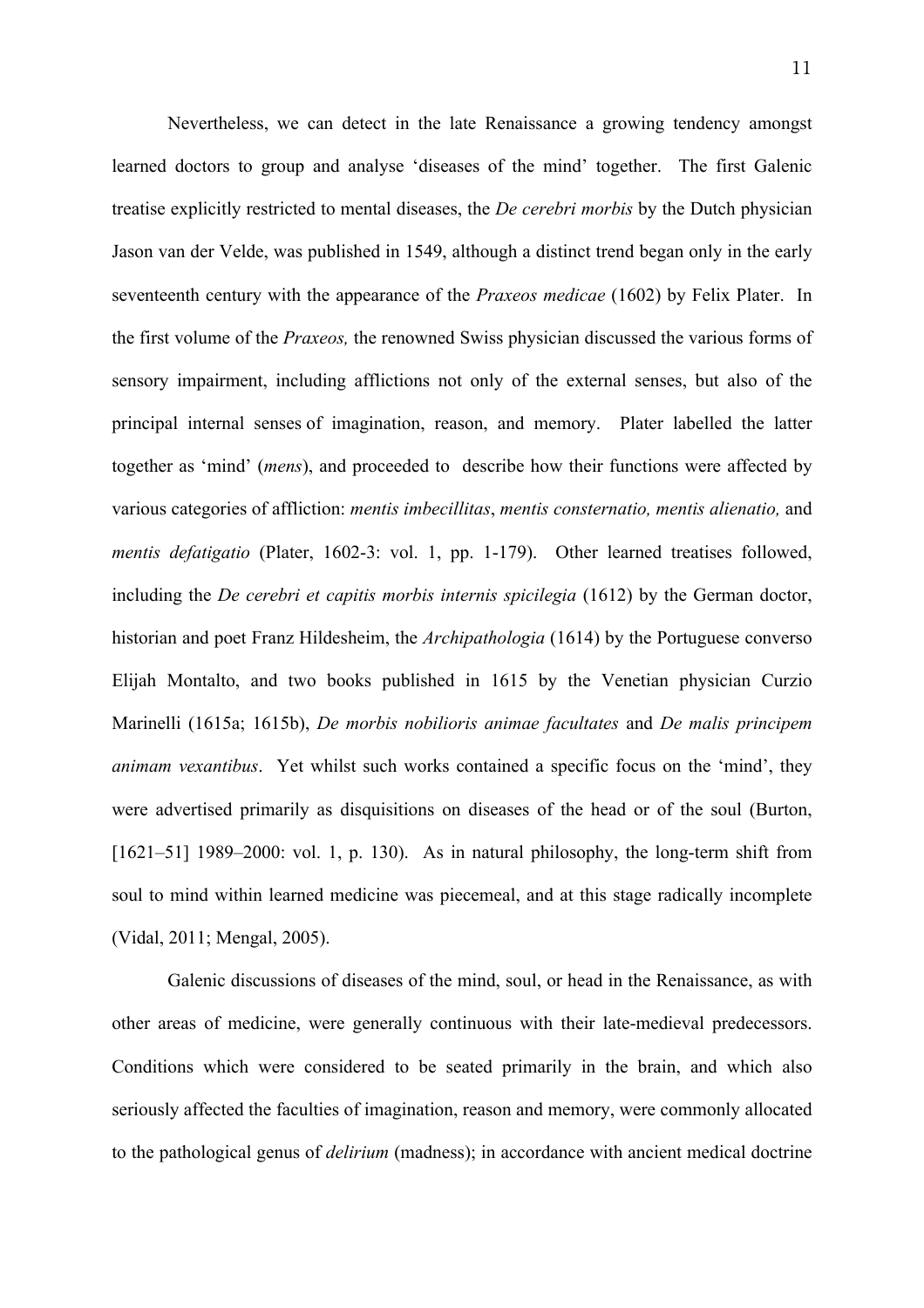this was divided into three principal species, frenzy, mania, and melancholy. But a large number of other afflictions were routinely included in the category of 'mental diseases': apoplexy, vertigo, sopor, coma, lethargy, carus, memory loss, catalepsy, epilepsy, lycanthropy, incubus, rabies, stupor, tremor, conditions affecting the operation of the external senses such as blindness, deafness, tinnitus and glaucoma, and also those often thought to be of preternatural origin such as St. Vitus's Dance and demonic possession or obsession. Different typologies and aetiologies can be found in the works of Paracelsus and his followers, but there are also substantial overlaps: in his treatise on diseases that 'rob the reason' (*Von den Krankheyten, so die Vernunfft berauben*), Paracelsus included epilepsy, mania, 'true insanity' – subdivided into lunacy induced by the moon, insanity inherited from the womb, fury caused by toxic foodstuffs, melancholy, and demonic obsession – St Vitus's Dance, and the *suffocatio intellectus* (Paracelsus, [1567] 1941: pp. 135-212). In popular medical practice, however, the taxonomies were less stable. The notebooks of the English astrological physician Richard Napier grouped the mental abnormalities of his patients into various kinds, some of which were drawn from traditional learned doctrine (melancholy, madness, lunacy) but others derived from popular stereotypes, and mapped only indirectly on to the categories of learned discourse ('mopishness', 'light-headedness', being 'troubled in mind') (MacDonald, 1981a: pp. 115-25; cf. Kassell, 2005: pp. 128, 150, 168-9, 188, 202). In these typologies there is also a notable absence of hysteria, traditionally seen as a uterine rather than a mental disease. In the course of the seventeenth century, however, physicians increasingly tended to identify hysteria as a mental pathology seated in the brain (Boss, 1979; Arnaud 2015).

#### **The Case of Melancholy**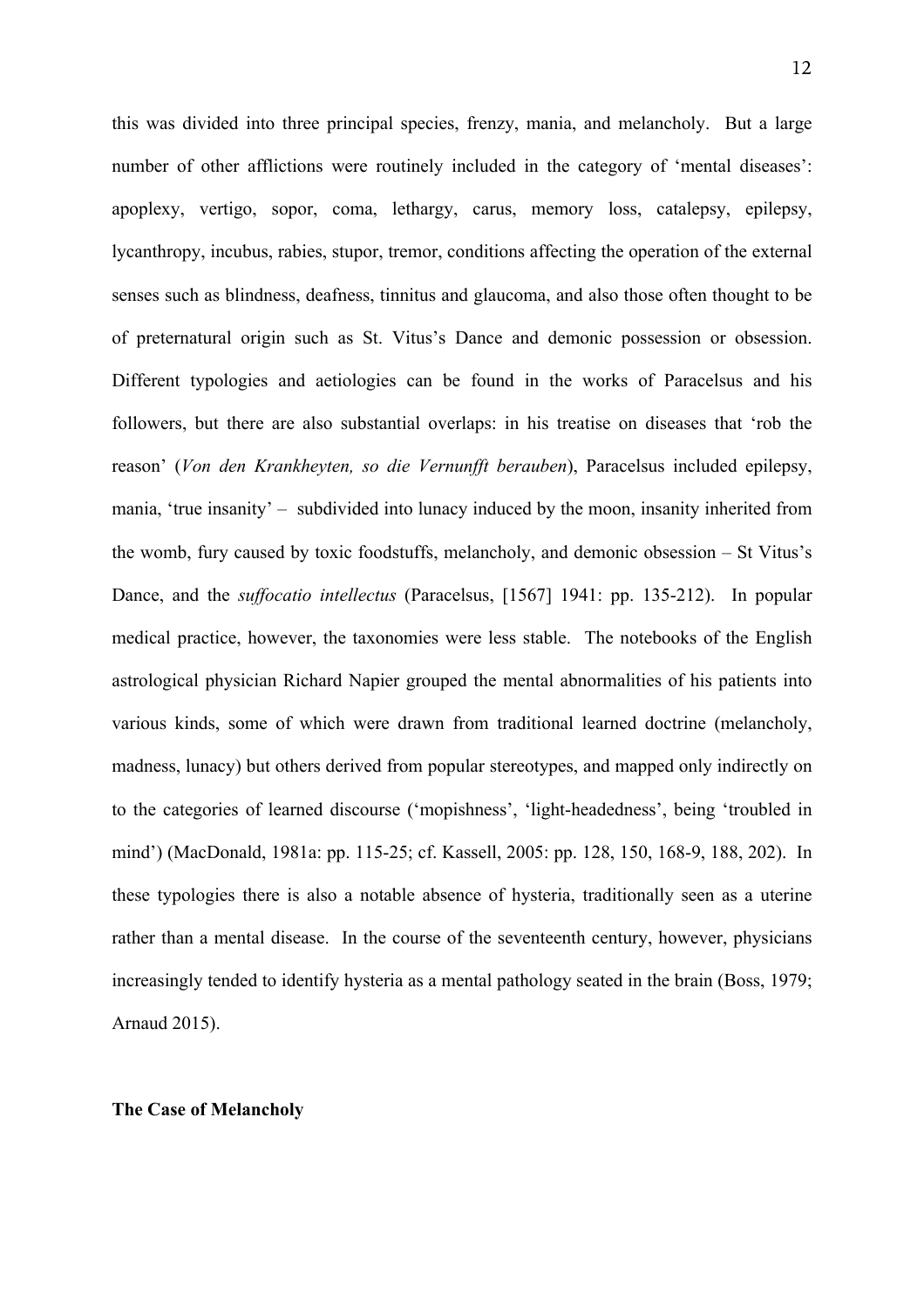Renaissance medicine thereby constituted a substantial variety of forms of madness and 'diseases of the mind', which as a rule were taken to afflict the body, soul, and mental faculties altogether – in different ways, depending on the particular condition – and which could accordingly be treated by physical, psychological or spiritual remedies, or by some mixture of these. Orthodox Galenists tended to divide their attention in works of *theoria* roughly equally between the different species of madness and other psychological or mental diseases. From the sixteenth century onwards, however, there was growing concern with the condition of melancholy, the theory of which had expanded substantially since antiquity, and can be regarded as the most important – and in some contexts almost a 'catch-all' – category of madness in the Renaissance (Gowland, 2006). In the remainder of this essay, I focus on melancholy as a useful encapsulation of the character and scope of the medical discourse on mental illness, considering it as a form of medical subjectivity in terms of knowledge, power, and ethics.

# **Knowledge**

There was a strong consensus in learned Galenism about the main aspects of the explanation, diagnosis, and treatment of melancholy. Knowledge of the disease was predicated in the first place upon knowledge of the melancholic complexion, since the principal material cause of both, as their etymology indicated, was black bile (μέλαινα χολή). A melancholic complexion, as Lemnius explained, was the least desirable, because its qualities of coldness and dryness were directly opposite to the heat and moisture required for 'the maintenance and conservation of life' (Lemnius, [1576] 1633: p. 215). This complexion commonly resulted from the failure of the spleen to purge the body of an excess of black bile, which affected the mood and psychological disposition by darkening and clouding the spirits, and was to be recognised by such familiar signs as a person being surly, anti-social, sorrowful, fearful, and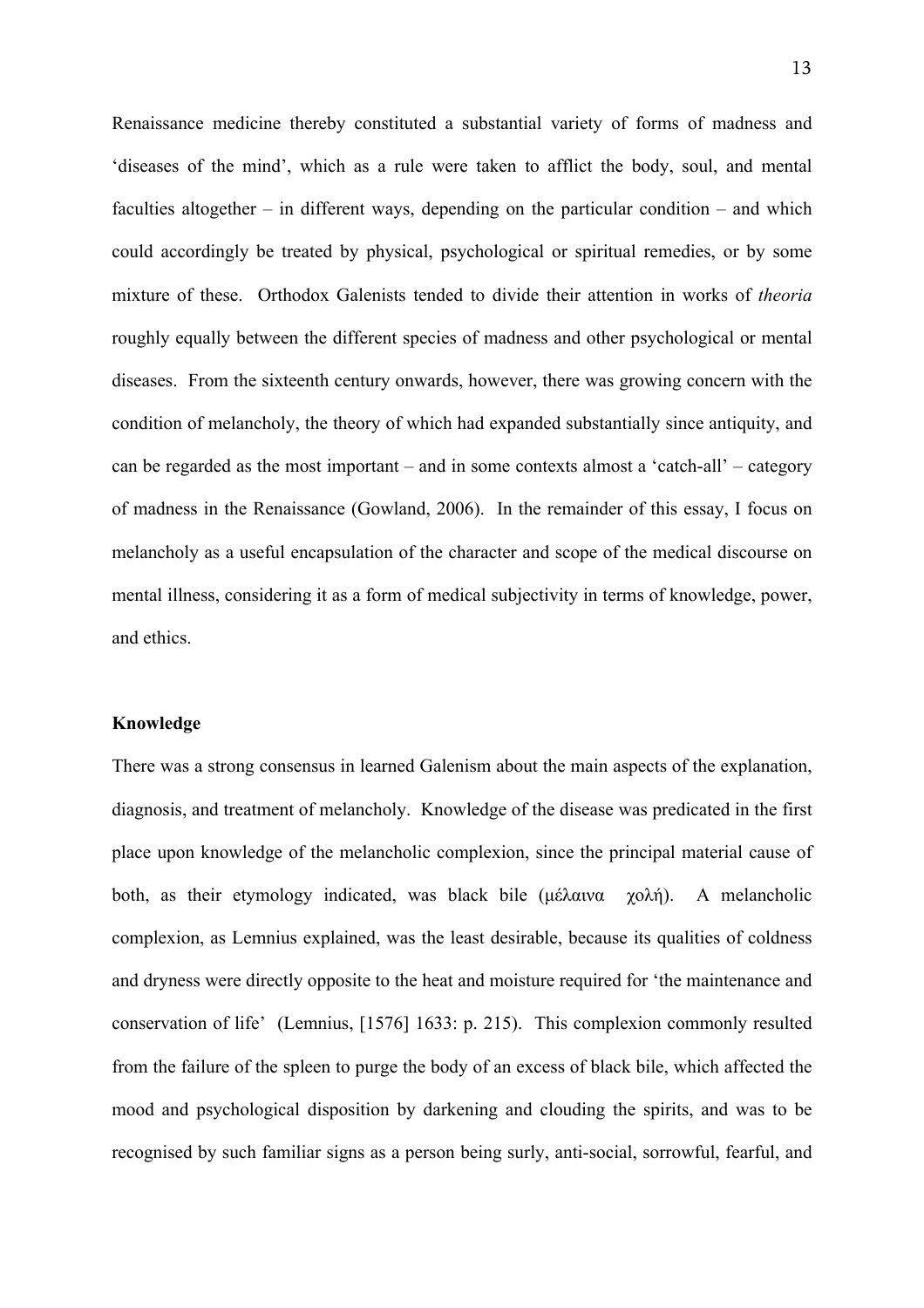distrustful (Lemnius, [1576] 1633: pp. 221, 224, 225). Following natural-philosophical discussions of the Aristotelian *Problemata* XXX. 1, however, the melancholic complexion was also said by some physicians to yield symptoms of intellectual ingenuity and creativity, when adust black bile was moderately warmed and mixed with blood (Du Laurens, 1599: pp. 85-6; see Klibansky, Panofsky and Saxl, 1964; Brann, 2002). Theories of the disease of melancholy extended the explanatory framework of the melancholic complexion by focusing on the potential of an excess of black bile to hinder the operations of the faculties of both body and soul. In line with a long tradition of medical discussion extending back to Rufus of Ephesus, melancholy was usually divided into three main subspecies according to the site of the humour's preponderance – head, hypochondrium, or the whole body – and although each subspecies had its own distinctively identifiable groups of causes and symptoms, their central characteristics were given by the common definition of the species, namely as a type of chronic *delirium* without fever, and primarily affecting the imagination in the brain (Burton, [1621–51] 1989–2000: vol. 1, pp. 162-5).

In the later middle ages, the pathological category of melancholy had gradually increased in size and complexity as Galenic theorising absorbed influences from Arabic medicine. Astrological accounts of planetary influence were particularly significant, leading to the common identification of Saturn and Mercury as the main celestial causes of the disease (Klibansky, Panofsky and Saxl, 1964: pp. 82-102). Further subspecies also became widely recognised. Incorporating Arabic doctrines of erotic disease, medieval Galenists theorised the condition of love melancholy, and their discussions accordingly came to incorporate concatenations of external, psychological, and physical causes, in which black bile remained important but could also be described as only a prerequisite for the disease (Ferrand, [1623] 1990: pp. 242-51). In the later sixteenth century, these theories of love melancholy then formed the basis for the recognition and discussion of a distinctively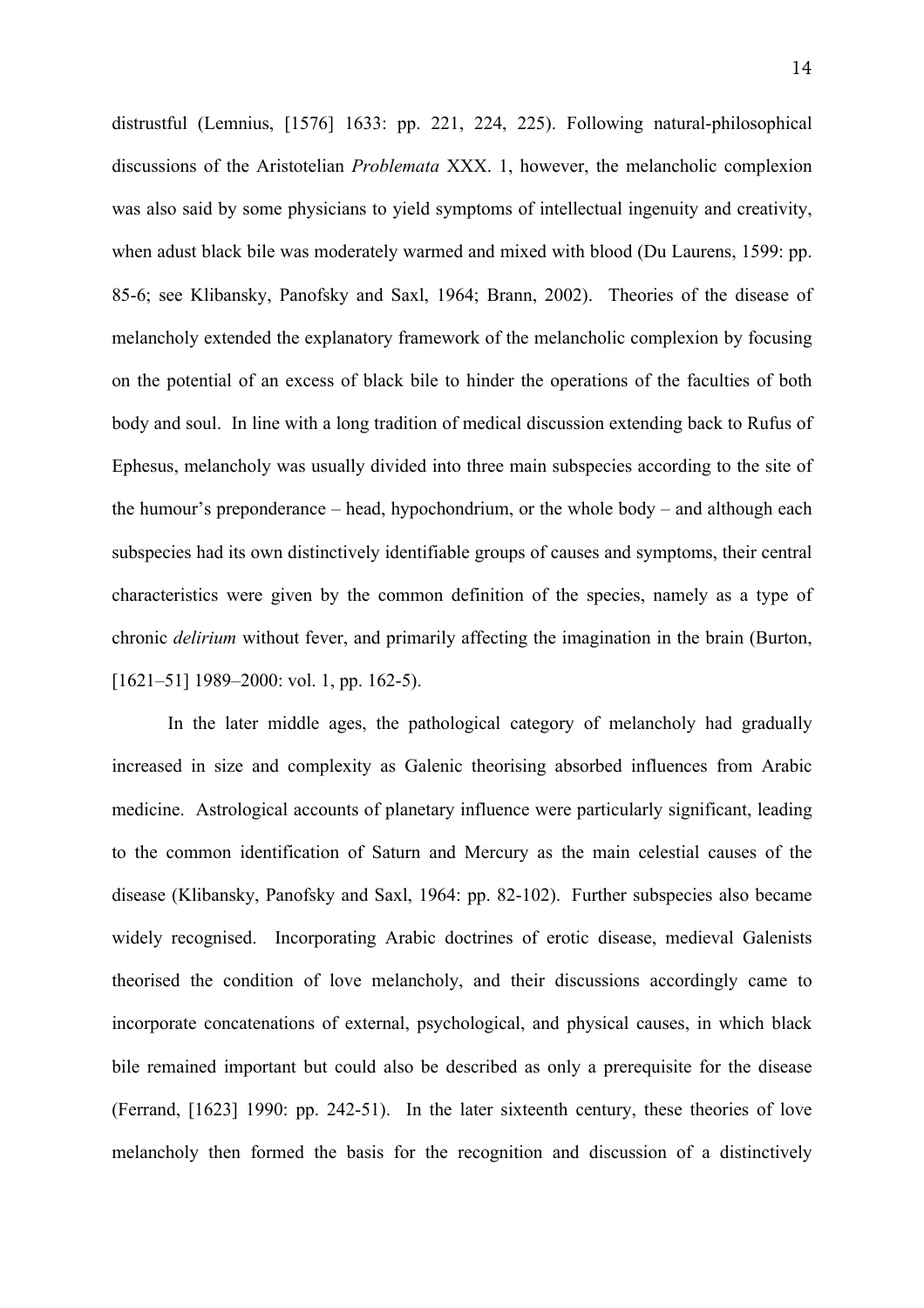spiritual group of affective melancholic symptoms (Sassonia, 1603: p. 89). Physicians had also long noted the peculiar severity of some of the melancholic symptoms experienced by women (Mercuriale, 1602: p. 31, quoted in Calabritto, 2011a: p. 70), sometimes regarded as more susceptible to psychological and emotional disturbance, and also as more susceptible to illness because of the influence of the uterus and the putative malignancy of menses. Some learned doctors argued that women were subject to specifically female forms of melancholy, such those said to afflict virgins and unmarried women in the *De mulierum affectionibus* by the Spanish physician Luis de Mercado (1579: pp. 162b-169b; see also Castro, 1604: vol. 2, pp. 116-24).

The physical symptoms of the three traditional forms of melancholy, which were continuous with those of the complexion but varied according the three subspecies of the condition, included darkened, pale, or ruddy skin, leanness, hollowness of eyes, flatulence, dizziness, sluggishness, and sleeplessness. Their principal psychological symptoms were, according to the frequently quoted Hippocratic aphorism (VI. 23), prolonged fear and sorrow without manifest external causes, to be traced to the effects of dark, atrabilious vapours that had risen into the brain and affected the faculties of imagination and reason. Such symptoms were also said to be often accompanied by anxiety, delusions and hallucinations, misanthropy, love of idleness and solitude, and the desire for death. Erotic melancholics shared many of these, with the addition of others associated with the passion of love, such as sighing, erratic pulse, and distraction; religious melancholics typically expressed extreme fear of damnation and passions associated with despair. Prognostics for all kinds of the disease depended on the severity of the affliction, ranging from the restoration of the healthy idiosyncratic imbalance to death by suicide. The diversity of therapies matched the diversity of potential causes in the category of the 'non-naturals', and included psychological as well as physical measures; these were usually presented as redressing the qualitative physiological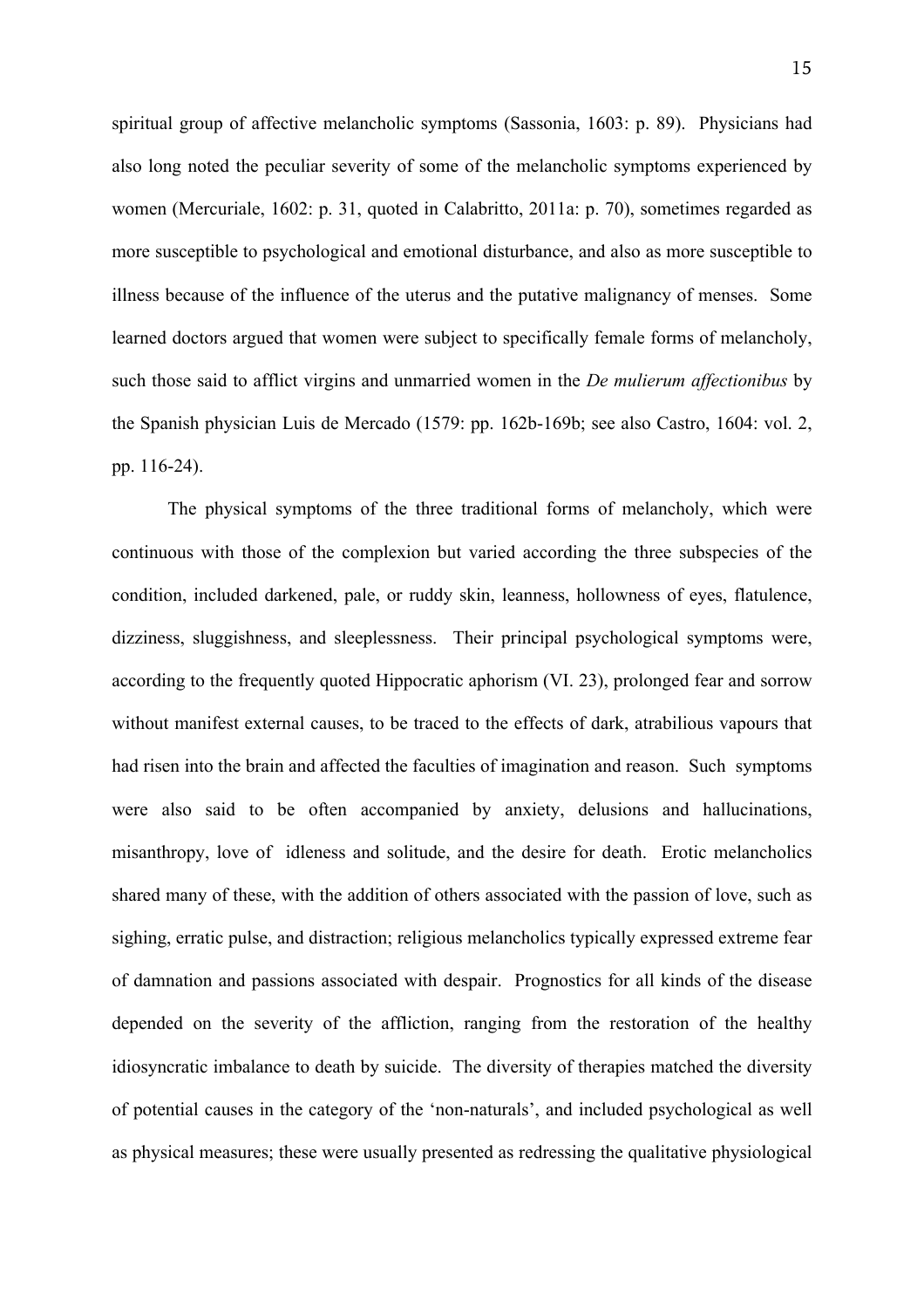imbalance of the melancholic sufferer through measures to increase heat and moisture, thereby working according to the orthodox therapeutic principle that 'opposites are cured by opposites', and as counteracting the cognitive aberrations involved in melancholic passions by working on the imagination and the reason. But medical authors who adhered less strictly to Galenic principles or rejected humoral theory also recommended chemical, magical and popular folkloric remedies, many of which had no explicit theoretical justification, or which were thought to cure by similarity, as in the Paracelsian medical doctrine of 'signatures' (Burton, [1621–51] 1989–2000: vol. 2, pp. 217-18, 260-1).

To sum up, medicine constituted melancholic subjects with a variety of characteristics, but there were a number of distinctive and relatively stable patterns that channelled their recognition and thereby their therapy by the physician: a patient exhibiting chronic passions (especially fear or sadness) without a manifest external cause, accompanied by delusions, poor appetite, and sleeplessness, would be almost certainly be diagnosed as suffering from the melancholic disease, which would then be differentiated into one of its subspecies according to other observable symptoms and treated accordingly. Here, however, a question of practical diagnostics arises: how was the melancholic subject to be known as pathological, rather than a complexionate melancholic who might exhibit very similar symptoms? According to the Galenic theory, a preponderance of black bile could become pathological when the black bile had become excessive in the extreme, corrupt, or burnt into its hot and dry 'adust' form, which could occur when it was supervened upon by any of a number of potential 'non-natural', preternatural or celestial pathogenic causes. But the close similarity between the signs of a settled melancholic complexion and that of a chronic disease, based on their common material cause, posed a problem for physicians and patients alike. One solution, proposed by André du Laurens, physician to Henri IV and professor of anatomy at the university of Montpellier, was to argue that melancholic complexions were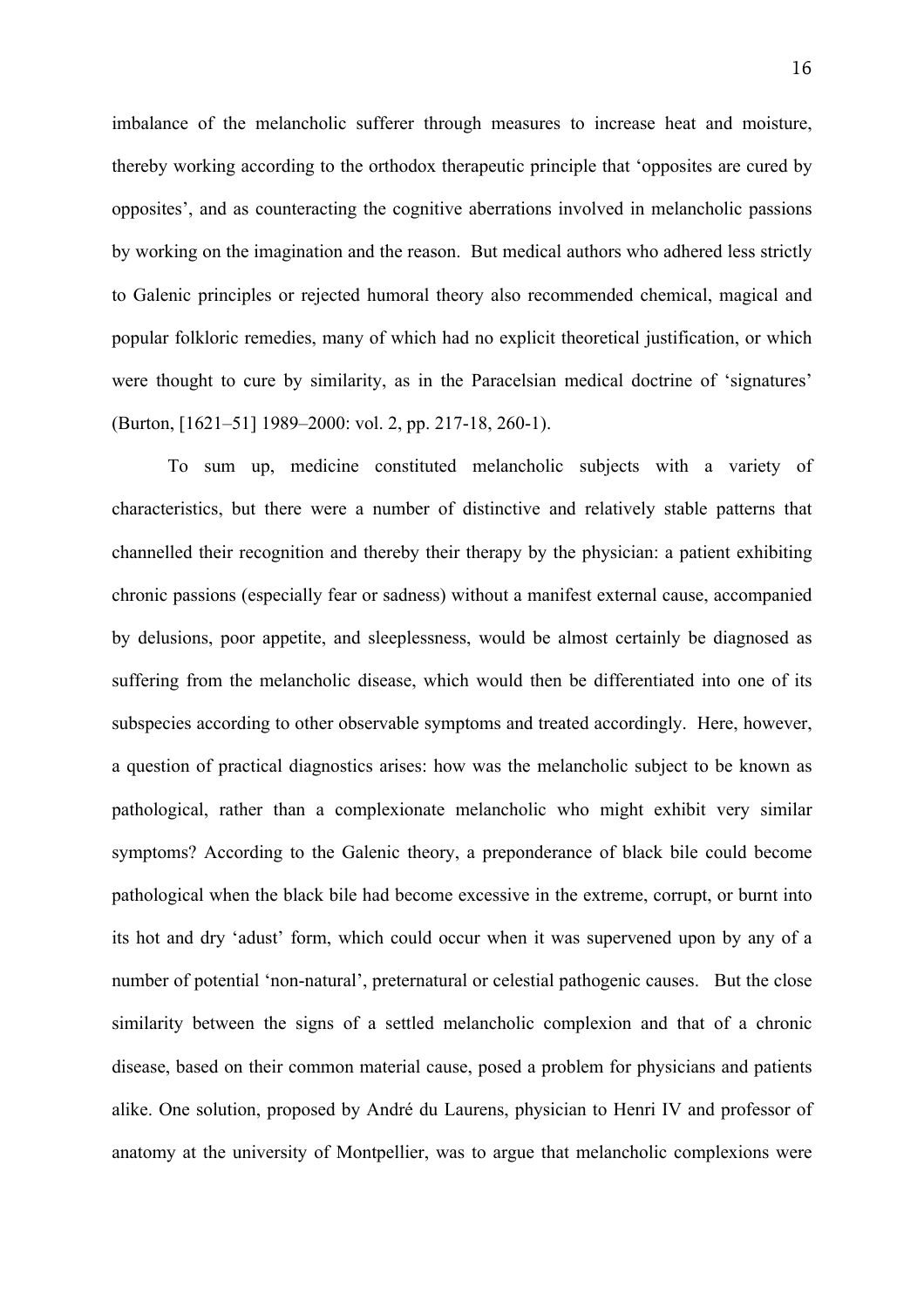healthy insofar as they did not perceptibly hinder or damage the faculties of body or mind, especially imagination and reason (Du Laurens, 1599: pp. 84, 87). Another was given by Burton, who distinguished between 'transitory' and 'fixed' or habitual melancholy. To know oneself as a diseased melancholic began with the recognition that one's condition would 'hardly be removed' (Burton, [1621–51] 1989–2000: vol. 1, pp. 136-9).

Case-studies give suggestive, though hardly conclusive, answers to the question of how this issue was negotiated by medical practitioners and patients; the same can be said about the more general issue of how consistently the Galenic theoretical distinctions relating to melancholy were applied. In England the classificatory schemes employed by physicians such as Napier, who distinguished between being 'troubled in mind' and being fully 'melancholic', do suggest that there was at least a general correspondence between the Galenic theory and diagnostic practice outside of learned circles (MacDonald, 1982). Considerations of social status, gender, and changes in pathological taxonomies all exerted intertwining influences upon the ways in which melancholy was perceived and treated. Medical diagnoses and patients' self-perceptions were seemingly skewed most substantially by the common association of idleness with nobility, buttressed perhaps by the perceived link between the melancholic complexion and creative genius. The casebooks of the eminent Swiss doctor Théodore Turquet de Mayerne abound with melancholics from courtly circles, and Napier was similarly predisposed to see the well-to-do as 'melancholic' and the less socially elevated as 'mopish' or 'dumpish' (Nance, 2001: pp. 134-6; MacDonald, 1981a: pp. 150-3). Throughout Europe, letters and life-writings by or about philosophers, artists, and poets also suggest that the theory of 'genial melancholy' encouraged a degree of (mostly male) melancholic self-identification amongst the social elites (Wittkower and Wittkower, 1963: pp. 98-124).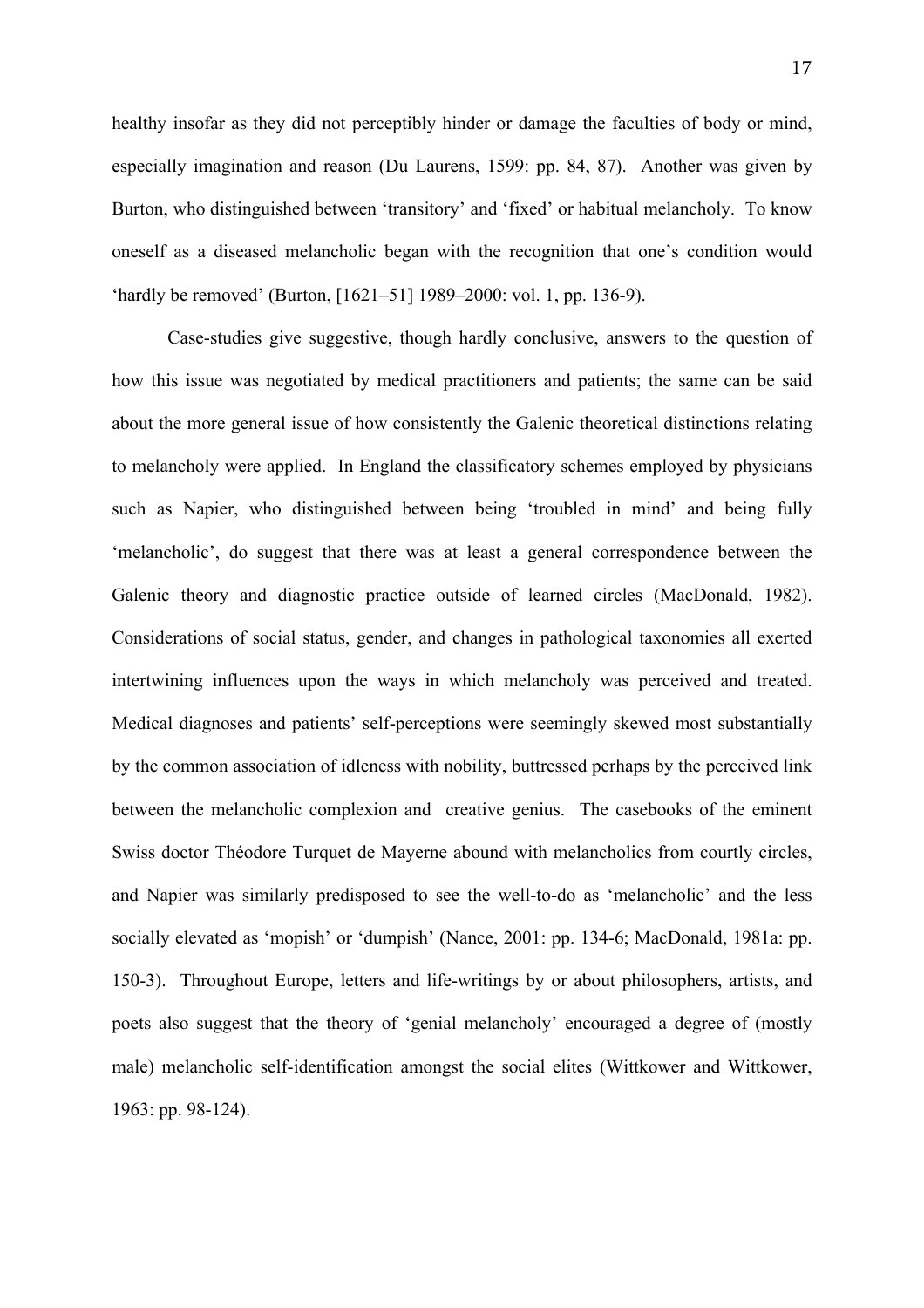Perceptions of the disproportionately fragile physical and psychological disposition of the female sex could also come into play. The casebooks of the Yorkshire practitioner Nathaniel Johnston suggest that later in the seventeenth century women of high social status, especially if they were virgins or unmarried, were seen to be especially susceptible to melancholy, and Johnston was predisposed to diagnose more women than men with melancholy, but more men than women with the closely related condition of hypochondria (Williams, 1990). But the theoretical expectation that women would be more likely to suffer from melancholy, either because of psychological weakness or because of their commonplace association with witchcraft and disordered sexuality, is not well-supported by the evidence that has been studied so far. Women were obviously thought to be susceptible to exclusively female conditions such as 'Nun's melancholy' (Strocchia, 2011), and some physicians considered women more difficult to cure than men of certain forms of melancholy (Burton, [1621–51] 1989–2000: vol. 1, p. 429; Calabritto, 2011a: p. 71; Midelfort, 1999: p. 78); but the contents of learned practical *consilia* cut against the gendered stereotypes found in medical theory, and suggest that men were just as vulnerable to most melancholic afflictions as women (Calabritto, 2011a: pp. 75-80). Similarly, physicians' adjudication of the truth or falsity of claims about diabolical interference depended on their assessment of the patient's credibility, and that in turn seems to have issued less from ideas of sexual difference *per se*  than from views about the malign agency of demons and the influence of supernatural forces upon the body (MacDonald, 1981a: pp. 198-217; Kassell, 2005: p. 150).

### **Power and ethics**

How was the melancholic constituted as someone who acted and was acted upon? And what were the moral and spiritual implications of these aspects of melancholic subjectivity? Here we must first return to the psychological core of the Galenic theory of melancholy: as a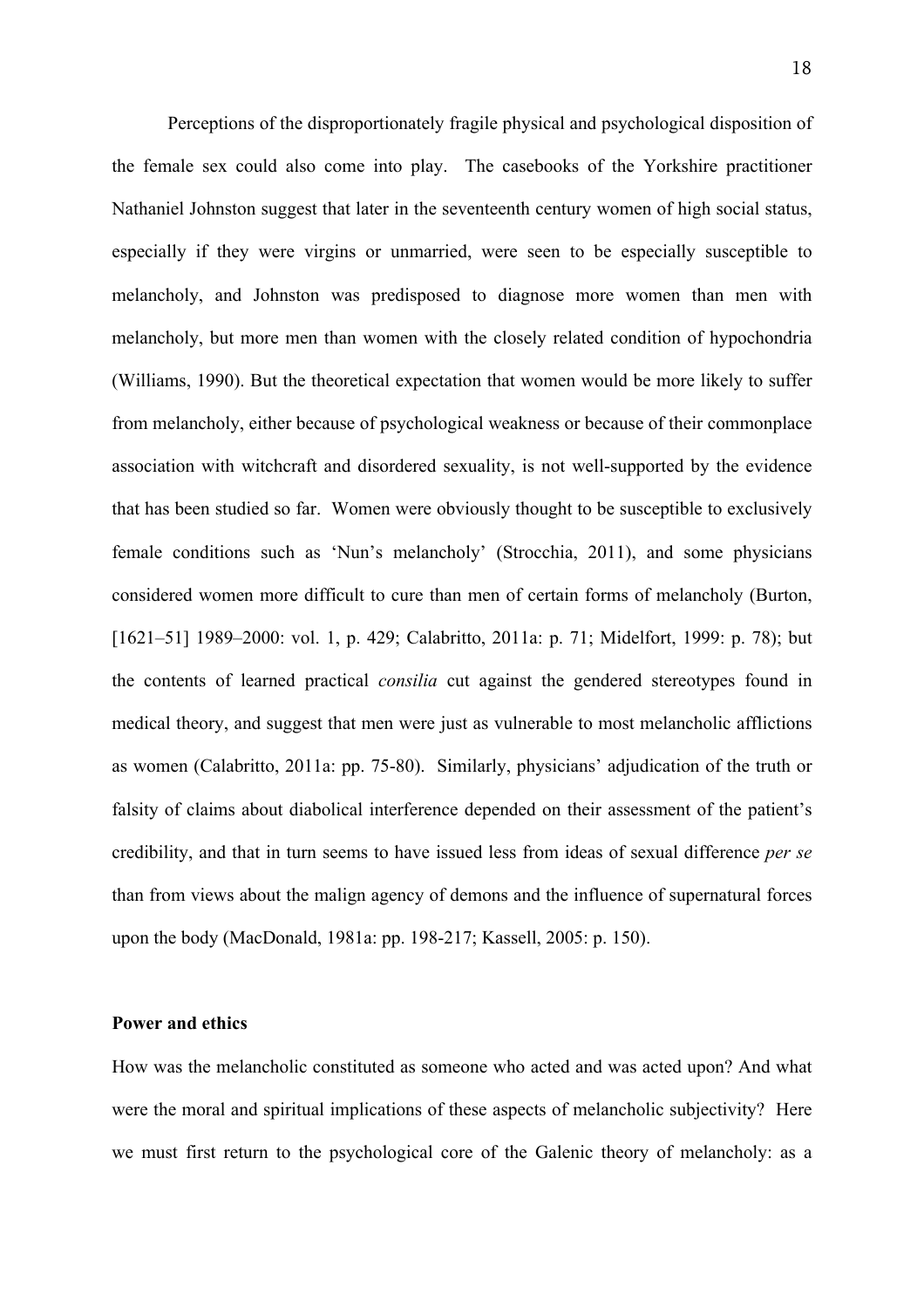disease of the imagination, it affected the relationship between perception, thought and action, specifically disordering the way in which sense-data were processed by the powers of the soul. In the imaginatively deranged mind of the melancholic, sensory *species* were amplified and distorted by the damaged imagination, changing their form in ways that provoked extreme passions and perturbations and also delusions and hallucinations – to the extent that many physicians claimed that the power of reason or understanding could also be affected by the disease. Medical authors recycled a catalogue of common melancholic delusions – thinking oneself to be a shell-fish, to have swallowed a snake, to be made of glass, butter, and so on – whose evident irrationality was frequently adduced to support the claim that the operations of the rational soul were secondarily depraved (Montalto, 1614: pp. 224-8). However, doctors typically thought that the rational powers were not completely alienated. This enabled them to distinguish melancholy at least theoretically from mania, which generated more violent raving. The symptomatic actions of melancholics were held, accordingly, to emanate principally from the derangement of their imaginative-rational powers, and from the emotional disturbances that accompanied this derangement. This resulted in more extreme forms of the behavioural patterns associated with complexionate melancholics, varying according to the severity and the particular subspecies of the disease. In Burton's summary, 'far gone' melancholics talked and laughed to themsleves; some, afflicted with irrational fear, could not tolerate solitude, whilst others craved it; some, suffering anxiety and discontent, tried to kill themselves, but others were suspicious and jealous of their companions. Above all, melancholics were emotionally unstable, irresolute and impulsive in their actions, and predisposed to fixate on unimportant matters and objects (Burton, [1621–51] 1989–2000: vol. 1, pp. 382, 385-6, 389-94).

Medicine did of course constitute the melancholic as a subject to be acted *upon* in various ways – not just therapeutically in encounters with physicians or in hospitals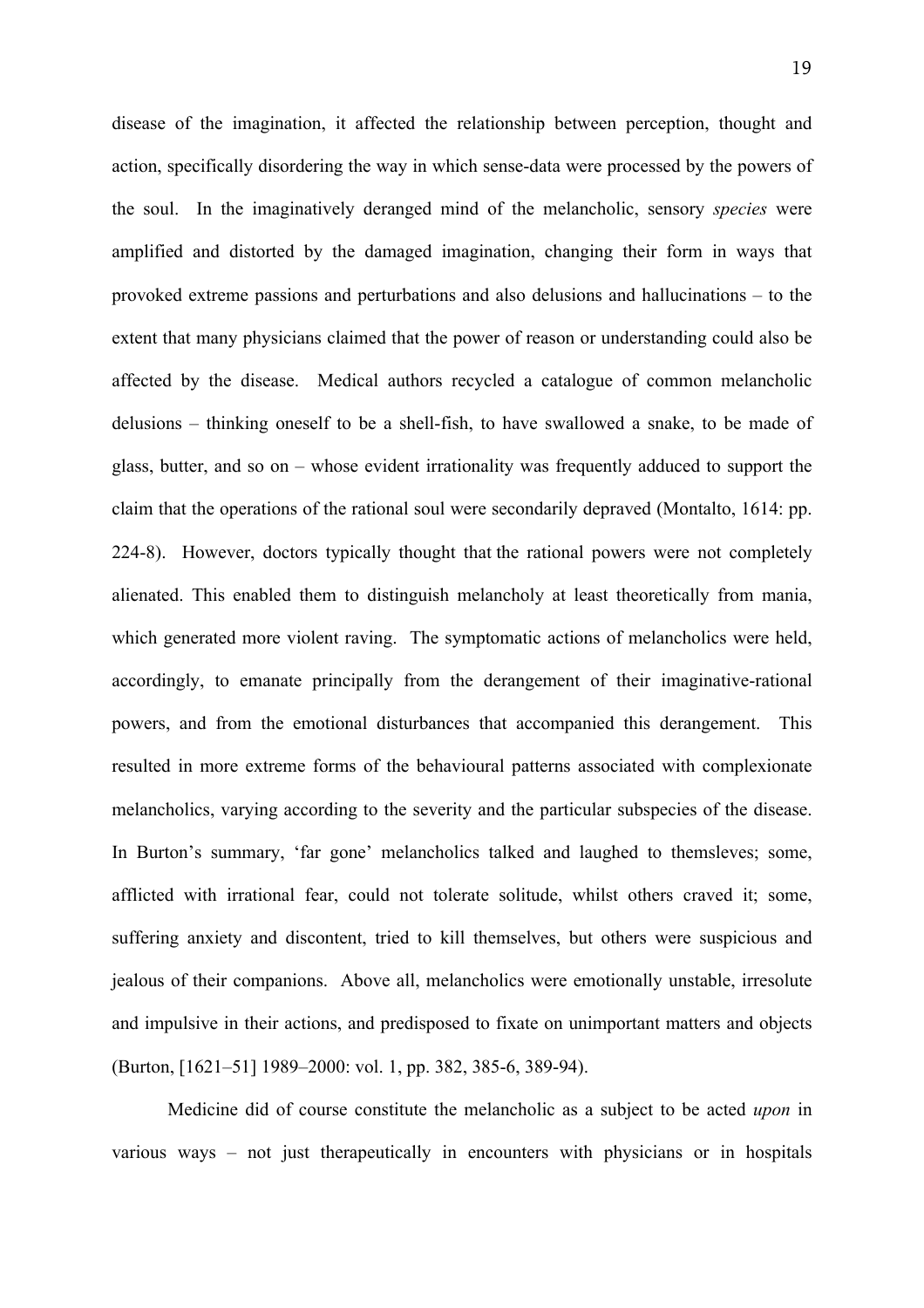(Henderson, 2006; MacDonald, 1981b; Andrews *et al.*, 1997: pp. 111-29), but also by those who encountered melancholics in social life, and particularly within legal and religious contexts. Learned Galenists tended to circumscribe the forms of therapeutic intervention for melancholy, as with other diseases, strictly within the categories of the non-naturals, and aimed to counteract pathological causes by various kinds of regiminal, pharmaceutical, and surgical treatment. But medical writings aimed at wider audiences also drew on moral and spiritual principles to make suggestions about how melancholics ought to be regarded, responded to, and indeed judged, in extra-medical environments. The most far-reaching moral and spiritual implications of melancholy were derived from the sufferer's psychological inability to subject his or her violent passions to rational control: as an irrational subject, the melancholic was a negation of the definitive philosophical status of man as *animal rationale* (Gowland, 2013). But negative assessments of this kind could be balanced by the consideration that no matter how morally or spiritually deviant the behaviour of melancholics appeared to be, because the corruption of their faculties of the soul had been 'constrained and violently inflicted by diseases', as Du Laurens argued, then 'it deserveth to bee weighed of every one with a tender and charitable compassion' (Du Laurens, 1599: p. 81; see also Lemnius, [1576] 1633: p. 231). The symptoms exhibited by some melancholics could also be seen to be so excessively irrational, especially their 'strange imaginations', that these became legitimately the subject of ridicule, to the extent that witnessing them could give 'delight' and generate contemptuous laughter; but they might also elicit sympathy and pity (Du Laurens, 1599: p. 103; Bright, 1586, p. 114; Burton, [1621–51] 1989–2000: vol. 1, p. 272).

The medical argument that melancholics should not be censured for evidently vicious behaviour because it proceeded from a kind of pathological madness, affecting their imagination and in some accounts also their reason, also had implications for their legal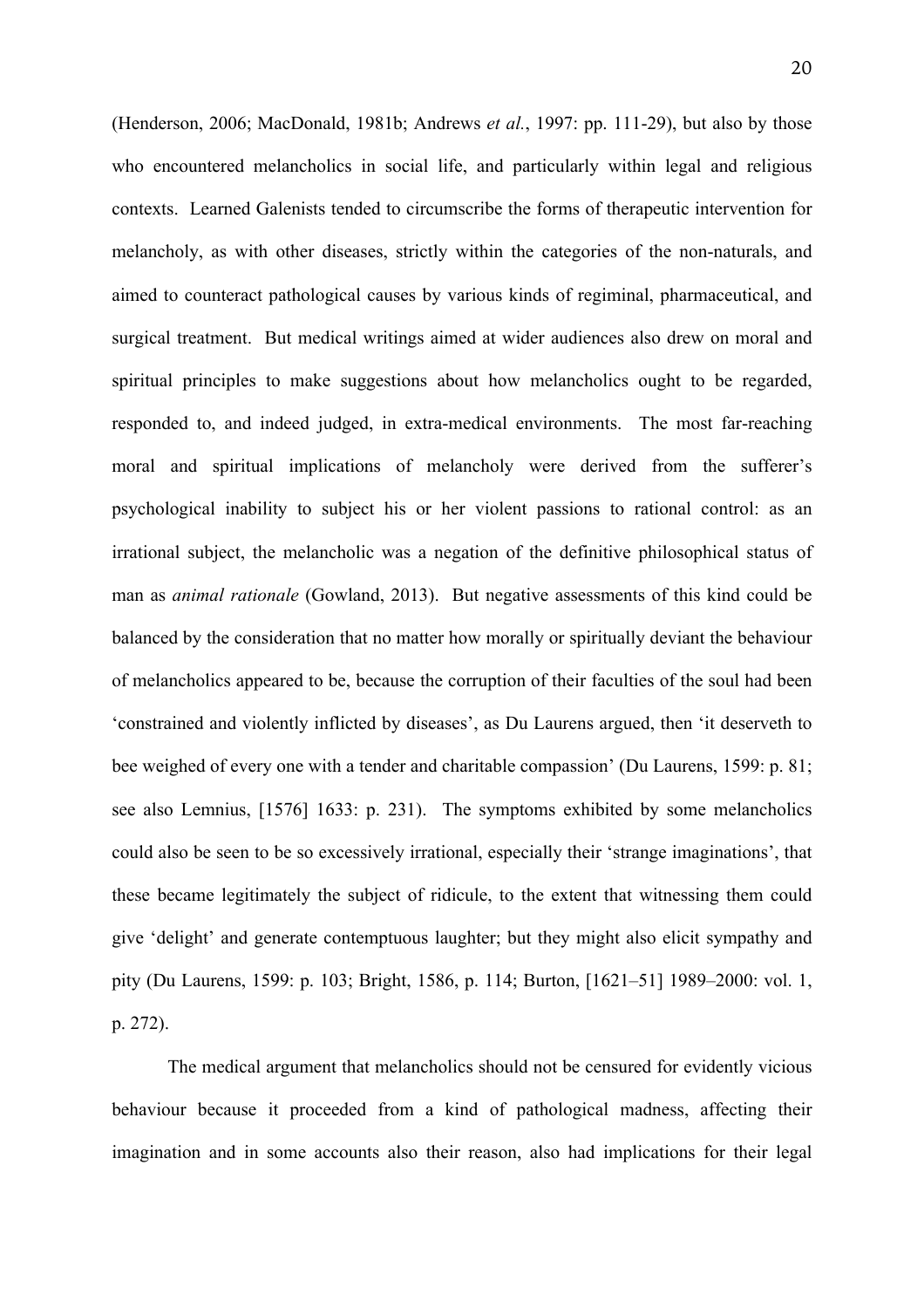personality (Midelfort, 1999: pp. 182-227; Mellyn, 2014: pp. 58-93; Robinson, 1996). In Roman civil law, which in combination with canon law formed the basis for the legal codes adopted in most of medieval and early modern Europe, if a subject could be demonstrated to be *furiosus*, *mentecaptus, fatuus,* or *demens*, this established mental incapacity and the grounds for what we now call an 'insanity defence'. To say that someone suffers *furor*, for example, is to say, in the words of Justinian's *Digest* (1. 18. 13-14), that they are 'in such a state of madness, that from continuous aberration of mind they lack all understanding'; from this point of view, the attribution of malign intent (*dolus*) for voluntary actions, and therefore also traditional legal punishment, were deemed inappropriate. Following Roman law, late medieval legal commentators argued that the mad were only to be confined in prison if they could not be placed in the care of family, since the *furiosus* was 'punished enough by the madness itself' (Justinian, 1985: vol. 1, p. 36 [translation modified]; see also de Ubaldis, 1575: consil. 347). In applying this principle, however, the judge would need to consider whether the subject was 'really and truly not *compos mentis*' (*Digest* 1. 18. 13. 1), and subsidiary questions then became relevant: whether the *furor* was feigned, and whether the madness was of a kind that permitted the subject to enjoy 'lucid intervals' which might affect the interpretation of witness testimonies (Calabritto, 2008: p. 143).

Forensic medicine had become well established in the legal systems of most of continental Europe by the sixteenth century (Crawford, 1994: pp. 93-5; de Renzi, 2007), and in its later decades learned physicians became increasingly involved in establishing and explaining the details of different forms of pathological irrationality in criminal trials; at the same time, legal *consilia* were infiltrated by Galenic learning. Initially this seems to have been stimulated by public controversies over witchcraft prosecutions, especially following the provocative and influential critique mounted in the *De praestigiis daemonum* (1563) by the physician Johann Weyer, which argued that those accused of witchcraft were not guilty of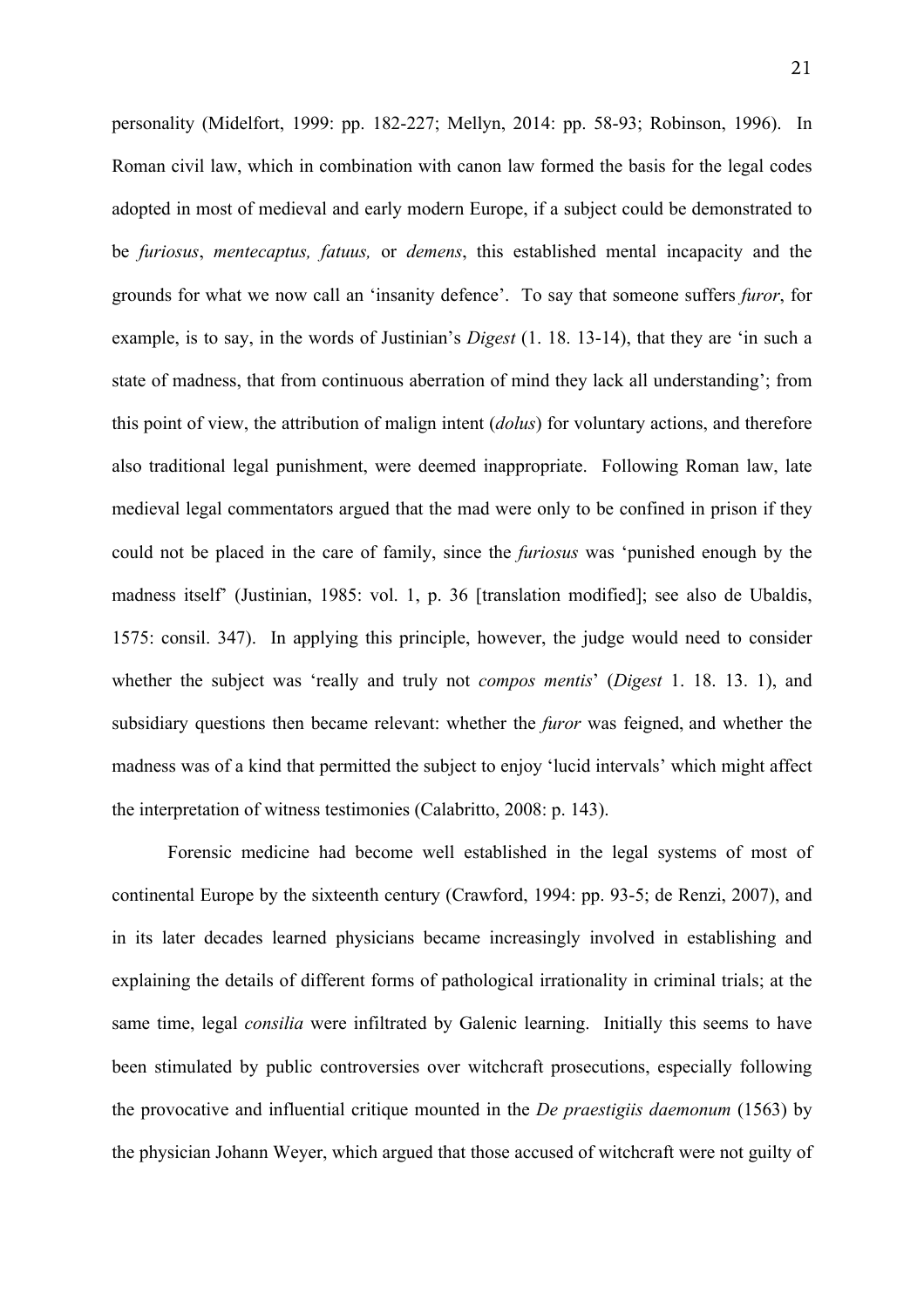undertaking a Satanic pact, but had rather been deceived by malign demonic forces, and were possibly just imaginatively deranged melancholics to be regarded as *furiosi* under Roman law (Weyer, [1563] 1998: pp. 180-6). Distinctions between forms of madness differing in kind and degree of severity, either imported from learned medicine or issued directly by physicians, were subsequently considered in the context of criminal law. The prolific Italian jurist Giacomo Menochio, for example, drew on medical authorities to argue that a Paduan septuagenarian accused of heresy was not only legally 'insanus & stultus', but suffering from frenzy with lucid intervals (Menochio, [1572] 1609: p. 218v). The use of medical arguments to distinguish between those who were truly sick and those who were feigning illness was also extended to different kinds of madmen and melancholics. For the trial in 1588 of the Bolognese aristocrat Paolo Barbieri for the murder of his wife, a number of learned doctors, led by the eminent professor of medicine at Padua Girolamo Mercuriale, gave their formal opinion that Barbieri had long suffered from hypochondriacal melancholy, and that his condition – as indicated by Barbieri's violent 'imaginations and bad thoughts' – had turned into adust melancholy of the whole body. When, as the doctors explained, he failed to keep to their prescribed therapeutic regimen, and the arrival of autumn intensified the effect of the malign humours in his body, he fell into a state of extreme *furor* that occluded his reason and caused him to attack his wife, before running into the street, raving, in his nightgown. Although Barbieri subsequently regained control of his mental faculties and expressed regret for his actions, according to the doctors this occurred in a lucid interval: he was thus a melancholic *furiosus* under the sway of a 'burned and wild humour' (Calabritto, 2008: pp. 152-3).

In court, however, medical authority was not decisive. Judges were advised to have recourse to physicians in considering cases of *furor*, but the testimony of physicians was not intrinsically superior to that of other witnesses, and medical evidence was sometimes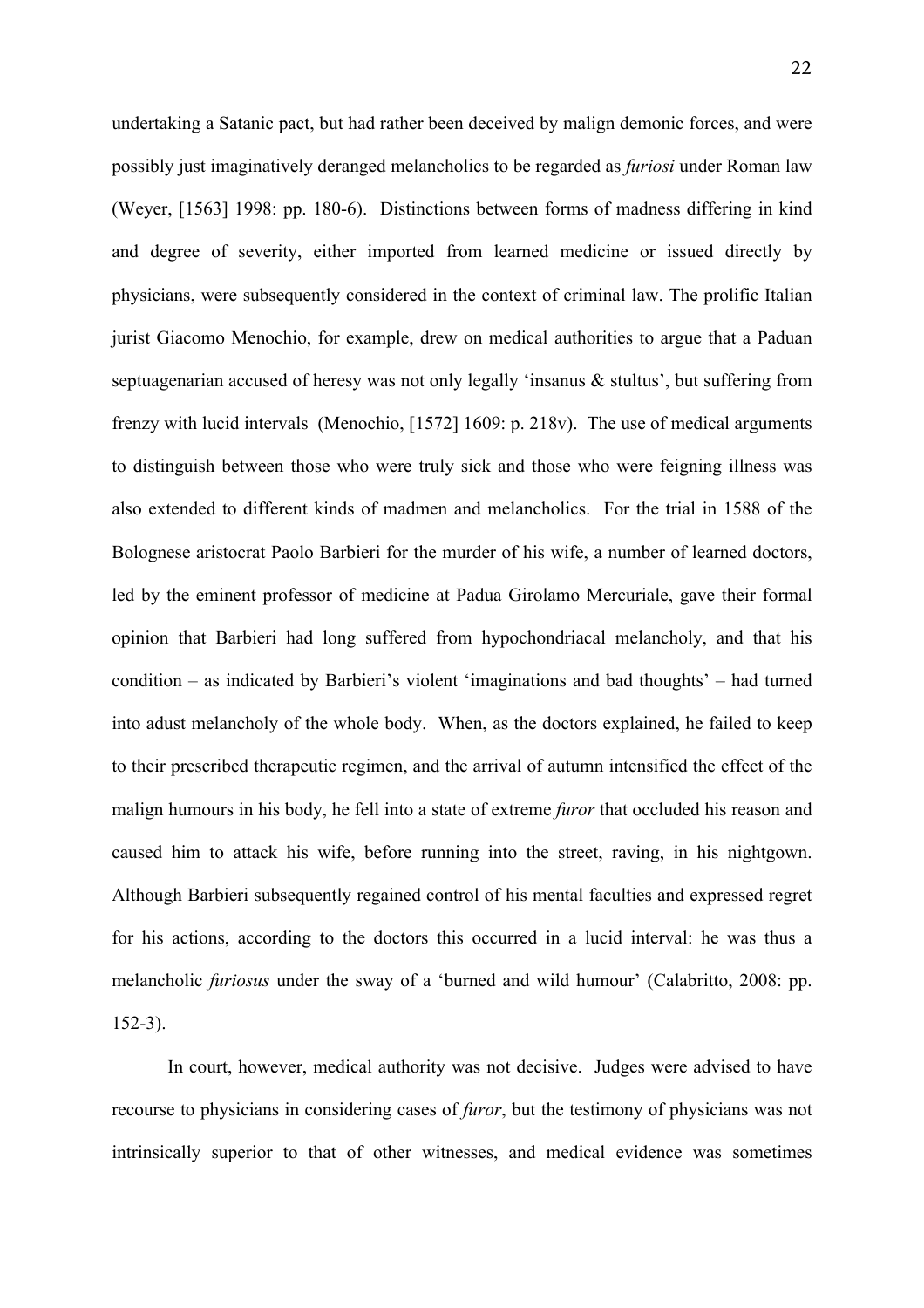regarded as weak: as the eminent papal physician and jurist Paolo Zacchia conceded, 'the judgement of doctors … is often fallacious, as experience demonstrates' (Zacchia, [1621–51] 1661: p. 420, though cf. the claims at pp. 365, 398, 417). All parties tended to exploit the flexibility of the vocabulary of 'madness' and 'melancholy' to promote their own interests, and irrefutable proof of *furor* was notoriously difficult to produce (Mellyn, 2014: pp. 93, 132, 145). In the case above, Barbieri was condemned and sentenced to death by the judge, who probably viewed his flight from Bologna after committing the murder as a sign of guilt rather than as a lucid interval (Calabritto, 2008: p. 141). Indeed, whilst all agreed that melancholics were sufferers of *delirium*, some questioned whether they were medically or legally *furiosi*. Zacchia, who devoted an entire book to the conditions of impaired rationality in his influential *Quaestiones medico-legales* (Zacchia, 1651; see Foucault, 1961: pp. 139-40, 153, 283, 293), observed that melancholics, being affected by black bile in its natural state, were typically quiet and sorrowful; but *furiosi* – identified as sufferers from mania, caused by black bile in its unnatural adust form – were aggressive and excitable. According to Zacchia, whilst both diseases generated irrational, impaired behaviour, it was characteristic of melancholics that they lacked prudence and so were prone to erratic judgements and actions. But when their imaginative derangement referred to a single object, their testimony was admissible, and they could also be held responsible for criminal acts (Zacchia, 1651: p. 26). Other jurists further distinguished between melancholics and *furiosi*, arguing that the former, unlike the latter, were capable of voluntary acts and so were responsible for their actions (Midelfort, 1999: pp. 220-3).

In continental Europe, then, to be a melancholic in court was to be a site of potential struggle between medical and legal interpretations of *furor*. In England, where proceedings followed its common law and where there was no system of forensic medicine comparable to that on the continent (Crawford, 1994: pp. 105-7), it is harder to discern the substantial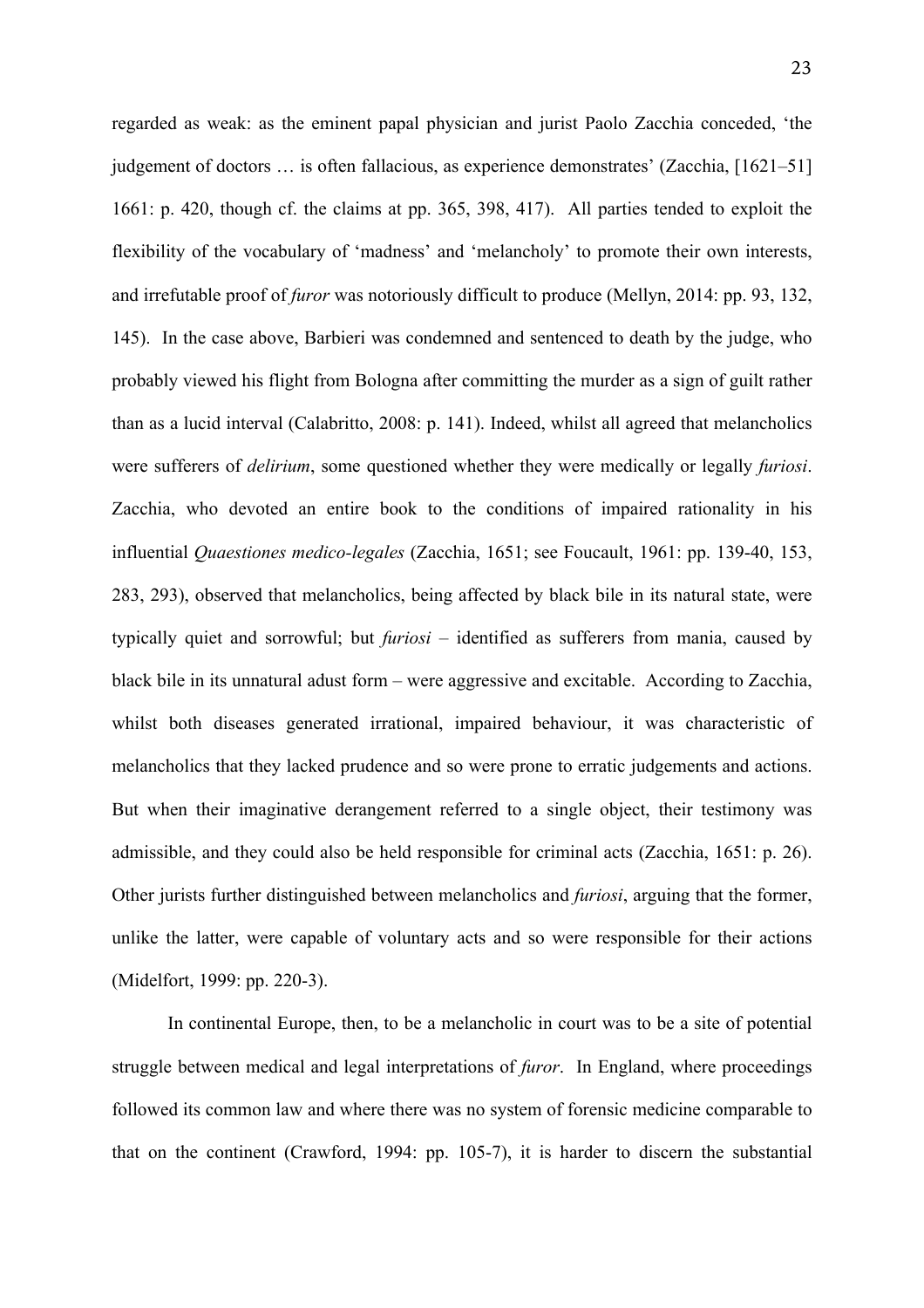incorporation of medical learning within legal discourse. Insanity defences drawing on the Roman concepts of *non compos mentis* and *actus non facit rerum nisi mens sit rea* had been mounted well before the first recorded acquittal on these grounds in 1505 (Walker, 1967–73: vol. 1, p. 19), though according to Sir Edward Coke, the exculpatory force of the principle that the *furiosus* is 'punished enough by the madness itself' had traditionally been qualified by the requirement not only that 'it must be an absolute madnesse', but also that it must involve 'a totall deprivation of memorie' – which according to the physicians occured in frenzy but not melancholy (Coke, 1644: p. 6; see further Coke, 1628, pp. 246-8). Reflecting in 1592 on the recent treason convictions of the puritan prophet William Hacket and his associates Edmund Coppinger and Henry Arthington, the ecclesiastical lawyer Richard Cosin listed the 'divers degrees' of irrationality as '*Furor sive Rabies: Dementia sive Amentia: Insania sive Phrenesis: Fatuitas, Stultitia, Lethargia, & Delirium*', but his sources here were legal and philosophical, and Cosin eschewed contemporary medical arguments about melancholy in his argument that none of them could be excused of malign intent on grounds of madness (Cosin, 1592, pp. 73, 75; Walsham, 1998). However, public controversy over possession and witchcraft did sometimes provoke the introduction of medical authority to English legal considerations of insanity. Galenic ideas about madness and melancholy were employed for sceptical purposes in the later decades of the sixteenth century by Reginald Scot and Samuel Harnset, and prominent trials brought doctors into the court. In the infamous case of the London teenager Mary Glover, whose alleged bewitchment by Elizabeth Jackson led to the latter's conviction in 1602, doctors testified on both sides of the case, with the learned physician Edward Jorden arguing unsuccessfully that Glover was actually suffering from the natural disease of hysteria, and then – on the encouragement of the Bishop of London, Richard Bancroft – elaborating his views at length in a bitter pamphlet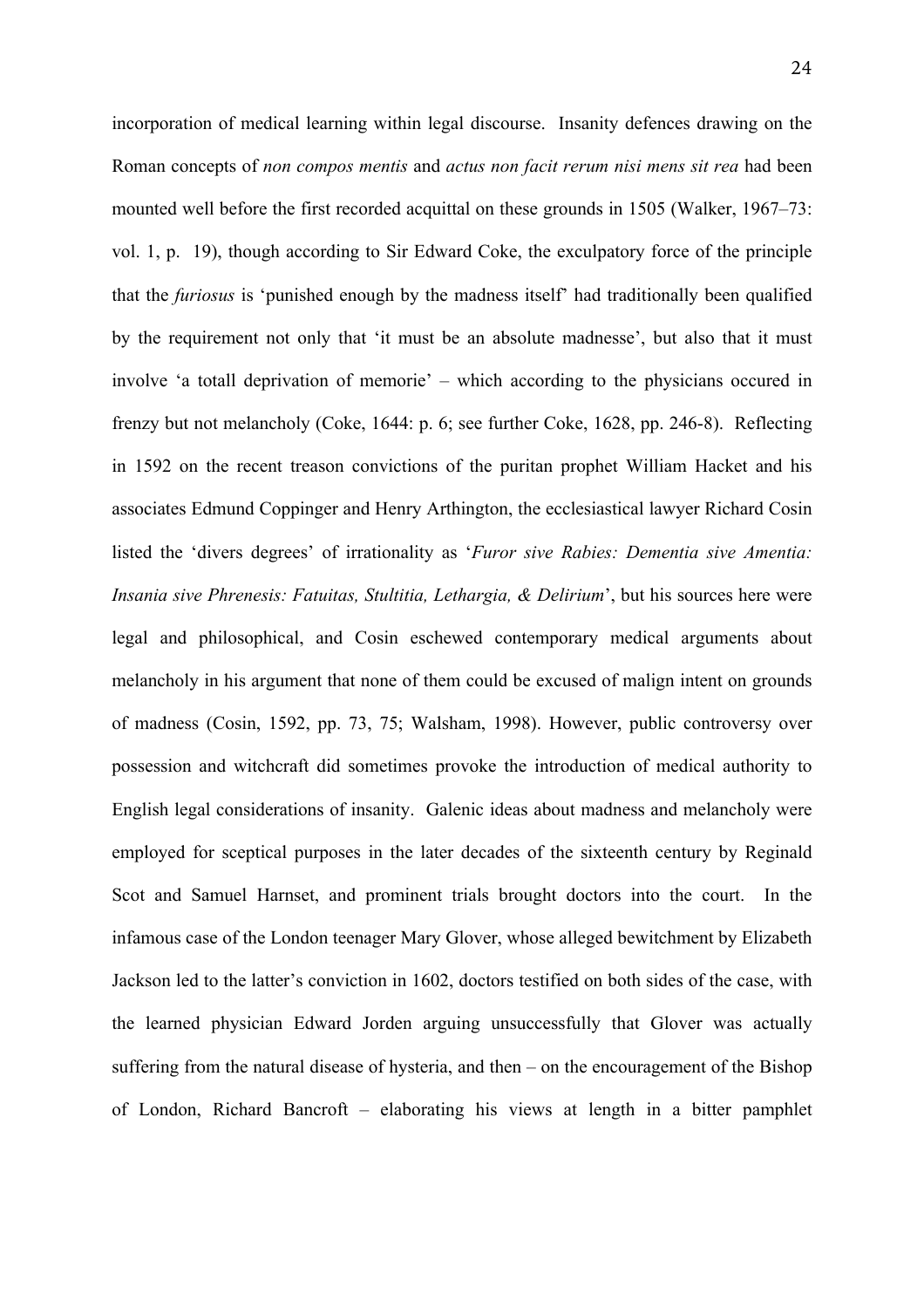controversy with others who sought to attribute her symptoms to supernatural causes (MacDonald, 1991: pp. xv, xlix).

But whilst medical testimony was often sought in English courts in this period, this was done in a relatively piecemeal fashion, and there was no body of systematic medico-legal discourse in which the diagnostic specificities of different forms of madness could be differentiated with reference to medical learning (Crawford, 1994: p. 108). Melancholics did not have a clearly defined legal identity in England until Sir Matthew Hale discussed their condition in the late seventeenth century under the heading of 'accidental' or 'adventitious' *dementia* in his unfinished *Historia placitae coronae*. Even then the medical details were vague. According to Hale, 'melancholy persons', who mostly 'discover their defect in excessive fears and griefs', were to be regarded as suffering from only 'partial insanity', a condition which seemed 'not to excuse them in the committing of any offence for its matter capital', since they were 'not wholly destitute of the use of reason'. As for how to draw the 'invisible line' between 'perfect' and 'partial' insanity, Hale made no mention of physicians or medical authority, arguing simply that this 'must rest upon circumstances duly to be weighed and considered both by the judge and jury', and offering the opinion that a melancholic should be regarded as having 'ordinarily as great understanding, as ordinarily a child of fourteen years hath' (Hale 1736, p. 30; for continental precedents see Midelfort, 1999: p. 189).

As the involvement of doctors in controversies and legal discussions of witchcraft and demonic possession indicates, Galenic medicine also contributed to the formation of the melancholic as a spiritual subject. Here the vectors were constituted by the relations between melancholy and the conditions of superstition, inspiration (or enthusiasm), and atheism. In learned circles melancholics were identified as prone to superstition principally on the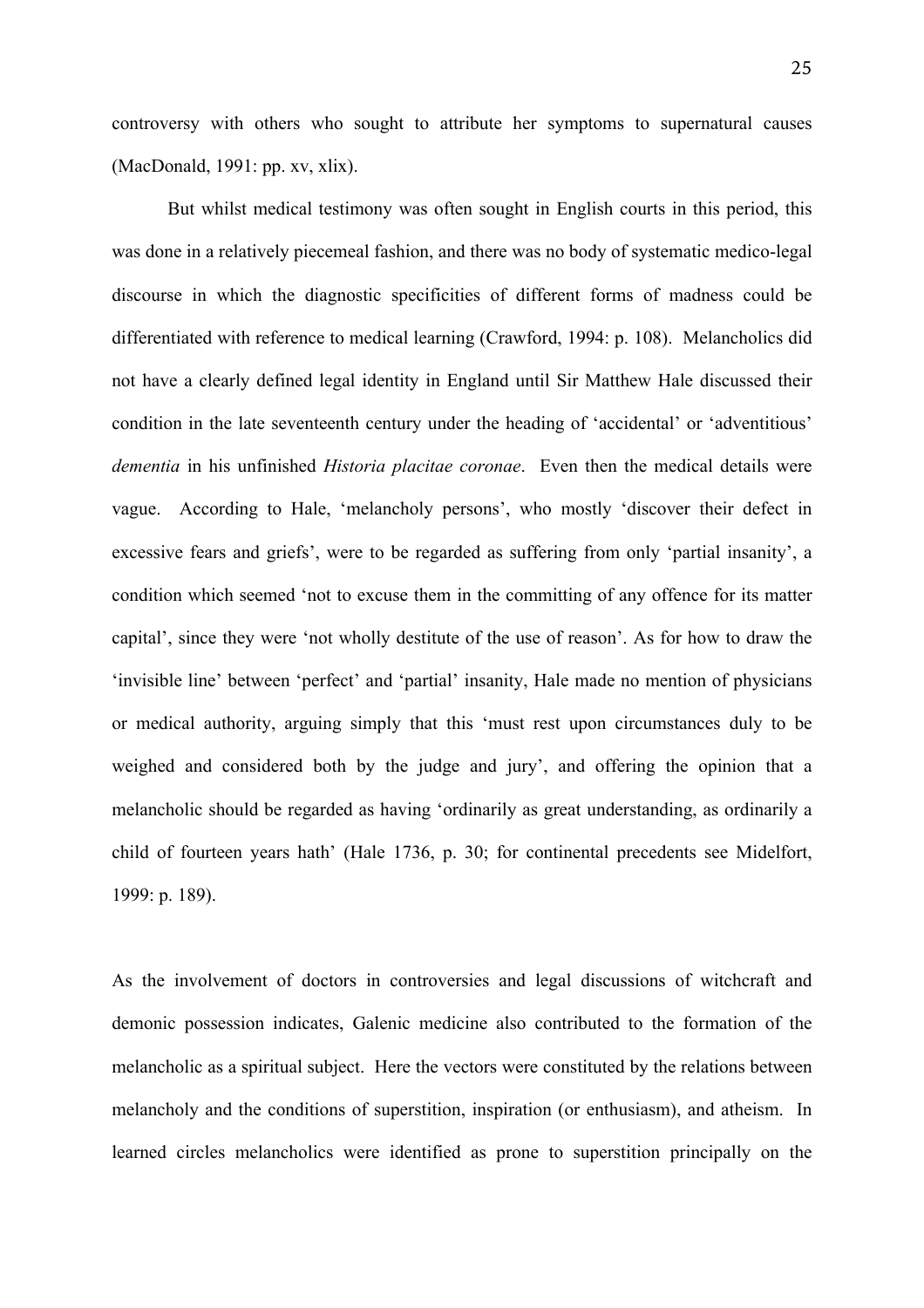authority of Rufus of Ephesus, Aretaeus of Cappadocia, and the Arabic physician Ishâq ibn 'Imran, whose explanation of the susceptibility of the religiously devout to melancholy as a function of their excessive fear of God and anxiety about future judgement circulated in the eleventh-century translation *De melancholia* by Constantine the African (Rufus of Ephesus, 2008: pp. 37-9, 69; Aretaeus of Cappadocia, 1552: fols 17r, 18v-19r; Constantine the African, 1536: p. 283). In discussions of prophetic inspiration Renaissance physicians had recourse to the discussion of the strange effects of black bile on the mind given by the pseudo-Aristotelian *Problemata* XXX. 1 (Arculanus, 1493: fol. 26r), and it was frequently asserted that the humour – referred to as the 'devil's bath' – attracted demonic forces into the body, where they disturbed the imagination and provoked the melancholic disease (Brann, 2002: pp. 24, 211-12, 342-3). Physicians also began to offer black bile as a potential cause of spiritual despair, which in writings on sorrow and sloth had long been regarded as primarily the territory of the theologian, and of atheistic doubt (Ficino, [1482] 2001-2006: vol. 4, pp. 301;13; Bright, 1586: pp. 190, 197-205).

Whilst spiritual symptoms had long been incorporated within learned medical accounts of melancholy, it was not until the later decades of the sixteenth century that Galenic physicians began to group these symptoms together and theorise a distinctively 'religious' subspecies of the disease. As had been shown by the notorious case of the Venetian jurist Francesco Spiera, whose public abjuration of Protestantism and despairing death in 1548 was alleged by Reformed polemicists to have been provoked by his melancholic passions (Overell, 1995), medical discourse about melancholy could easily become enmeshed within confessional religious politics. And indeed, the stimulus for the development of theories of religious melancholy seems to have been provided, at least in part, by the intensification across Europe at this time of post-Reformation confessional controversies over the theology of grace, whose language and doctrinal flash-points are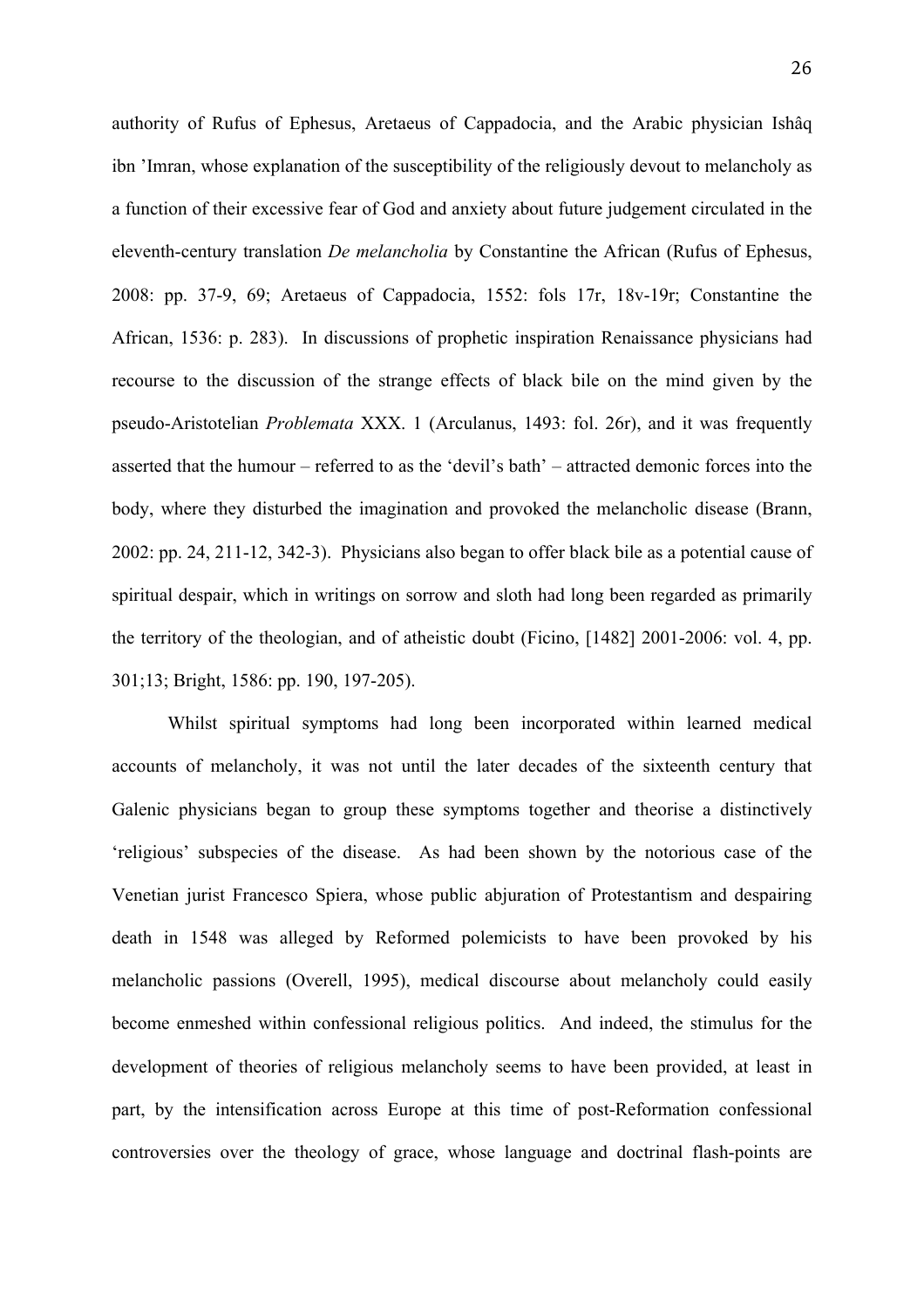conspicuous in several medical discussions of cases of religiously inflected melancholy (Midelfort, 1996). In England this is evident in the *Treatise of Melancholie* by the physician and Calvinist divine Timothy Bright, whose account of melancholy exerted strong influence upon works of practical divinity well into the following century (as in Perkins, 1596: pp. 86- 7; 1604: pp. 173-80, 182-3). In the lengthy appendix to the *Treatise,* Bright distinguished the melancholic disease from the purely spiritual affliction of conscience, but also explored the ways in which melancholics' inclination to meditate upon the controversial points of predestination drove them to despair (Bright, 1586: pp. 200-201).

On the continent Pieter van Foreest, the city-physician of Delft, included several case histories of religiously inflected melancholy in his *Observationes et curationes*, whose tenth book was devoted to diseases of the brain. Here fasting, contemplative solitude, and conscientious scruples were implicated in melancholic derangement and atheistic despair. One case-history is especially suggestive: that of two brothers from Alkmaar, whom van Foreest describes returning from studying in Catholic Leuven (where van Foreest himself had trained, and the site of fierce disputes over predestination in the 1580s), the first in a state of total *delirium*, and the second with suicidal melancholy exacerbated by the overzealous study of scholastic theology (van Foreest, [1584–1606] 1653: p. 418a; see Rutten, 2011). According to Felix Plater in his *Praxeos medicae*, melancholy with religious symptoms, such as fear of the final judgement and the despairing belief that one was not predestined to be saved, was 'the most frequent species' of the disease, and one he had found extremely difficult to cure (Plater, 1602–3: vol. 1, pp. 88-9). Catholic physicians such as Ercole Sassonia, professor of medicine at Padua, also gave attention to the spiritual symptoms of melancholics (Sassonia, 1603: p. 89; Sassonia, [1620] 1639: p. 8; for Spanish parallels see Orobitg, 2015). Physicians were here wandering out of their territory on to dangerous ground, so it is not surprising that the seventeenth century the history of 'religious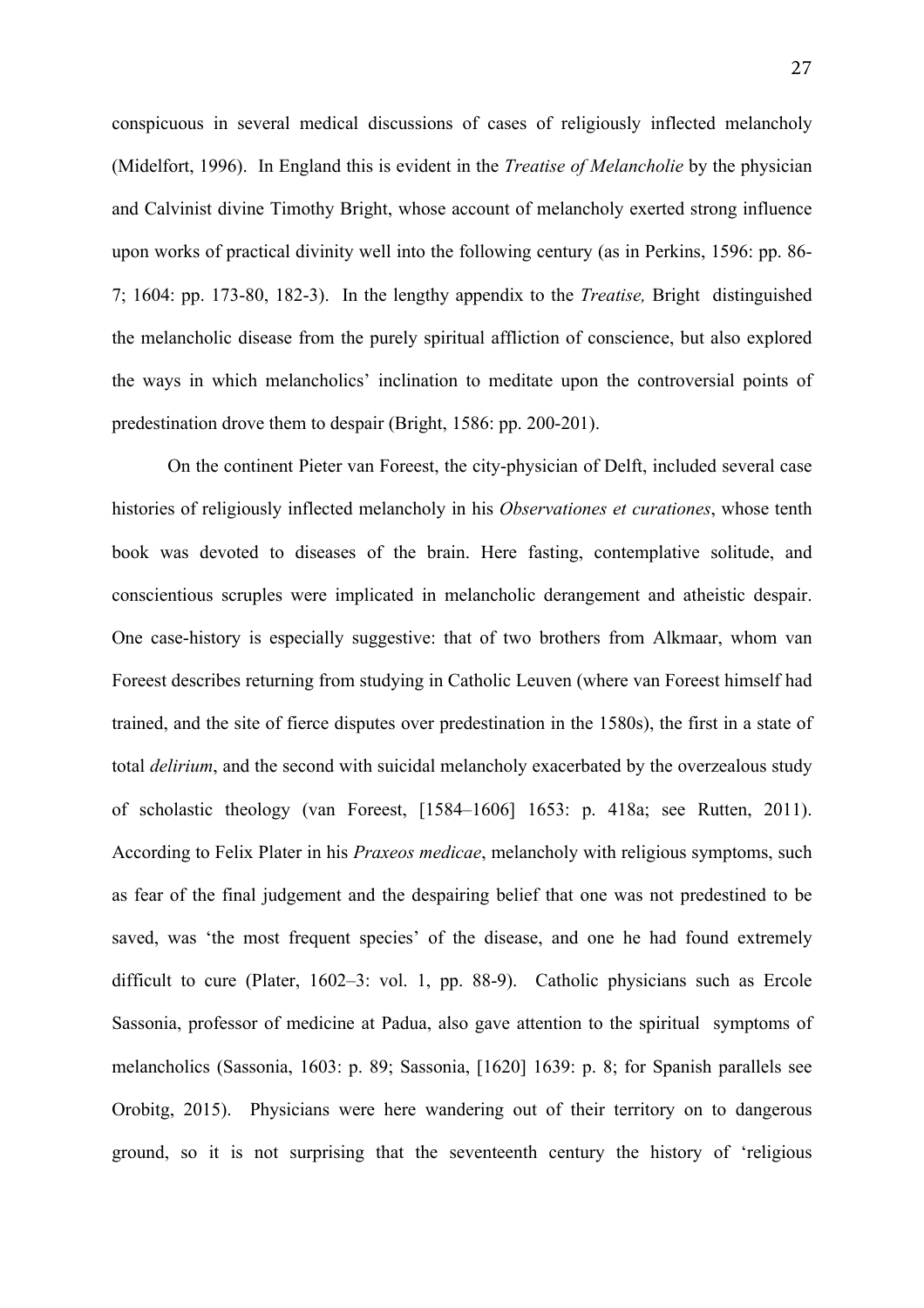melancholy', which was first explicitly designated as a subspecies of the disease by Burton  $(1621-51)$  1989–2000, vol. 3, pp. 330-1), is largely a history of the appropriation of medical language by non-physicians. In England, the concept of 'religious melancholy' was mainly used by philosophers and theologians to attack forms of politically threatening spirituality as pathological forms of melancholic 'superstition' and 'enthusiasm', and to criticise rival confessions as responsible for melancholic despair, a usage that spread to the continent in the following century (Heyd, 1995; Keitt, 2004; Laborie, 2017).

As these fluctuating theological and political currents suggest, the spiritual dimension of melancholy depended radically upon the context of its designation. To be spiritually melancholic in Galenic medicine was to suffer from the pathology physiologically in ways that were similar to those for other melancholics: for most physicians, the specificity of the condition related to its particular imaginative and derangements, which were distortions or exacerbations of otherwise normal religious preoccupations or feelings, and could be indications of demonic interference; for others, the description of the condition was based in its affective spiritual-psychological origin, the defective or perverted love of God to which everyone was potentially subject after the Fall (Burton, [1621–51] 1989–2000: vol. 3, pp. 334-43). But the reach of Galenic medicine into this domain was constrained by contrasting but widely held religious conceptions of spiritual distress. While some physicians were willing to diagnose those with religiously inflected psychological symptoms as suffering from a melancholic disease with purely physical, non-natural causes, it was more common in practice to identify a combination of these with spiritual causes, and many patients seem to have resisted the Galenic medicalisation of their own spiritual anguish. Studies of English 'spiritual physic' in the seventeenth century strongly suggest that when given a choice of self-interpretation that offered suffering from either melancholy or divine affliction of conscience, most opted for the latter, interpreting their suffering as providential and seeking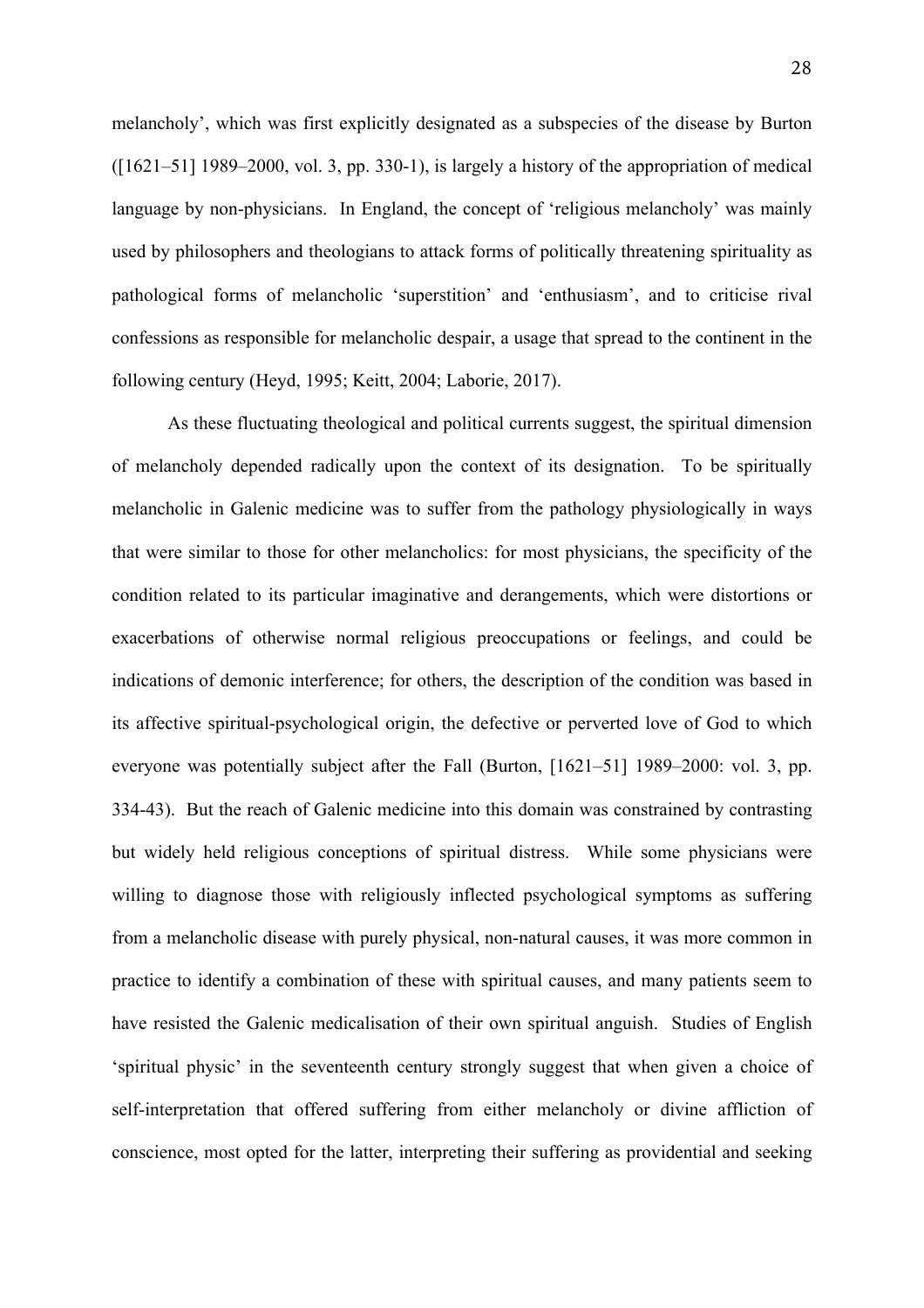the spiritual-psychological therapies offered by purveyors of practical divinity (Harley, 1996; Hodgkin, 2007; Schmidt, 2007; Sullivan 2016; Thorley, 2016). In effect, the limited contexts in which the Galenic conception of religious melancholy could take hold restricted its influence in a world where there were alternative, powerful and socially well-established ways of thinking about spiritual selfhood and illness. Beyond the domain of orthodox learned medicine, the boundaries between the natural and the supernatural were more fluid and porous, and here, the experience of disease could be constituted in a way that was permeated and encompassed by its overarching spirituality and heavenly character.

# **Conclusion**

The human subject was constituted in the Galenic medicine of the Renaissance as a site of ordered and causally connected physical and psychical elements and operations, susceptible to a diversity of 'non-natural', preternatural and supernatural influences, and imbued with moral and spiritual significance. This discursive framework was of diagnostic use for the physician, but it also traced out passages for self-interpretation: the medical subject was someone to be known about, but also someone who knew themselves, being in possession of self-knowledge of their body and soul, their interactions, and their relationship with the external world and celestial sphere. Within this model of subjectivity, to experience madness, and more particularly experience melancholy, was to suffer a depravation of the rational powers that were essential to the harmonious functioning of the organism as a soulbody composite, potentially generating a host of extreme passions and perturbations, imaginative derangements, and actions that could lead to the transgression of social, moral and spiritual values.

How culturally significant was this model of subjectivity, however, and how was it expressed? There is little doubt that as medical doctrines and practices circulated across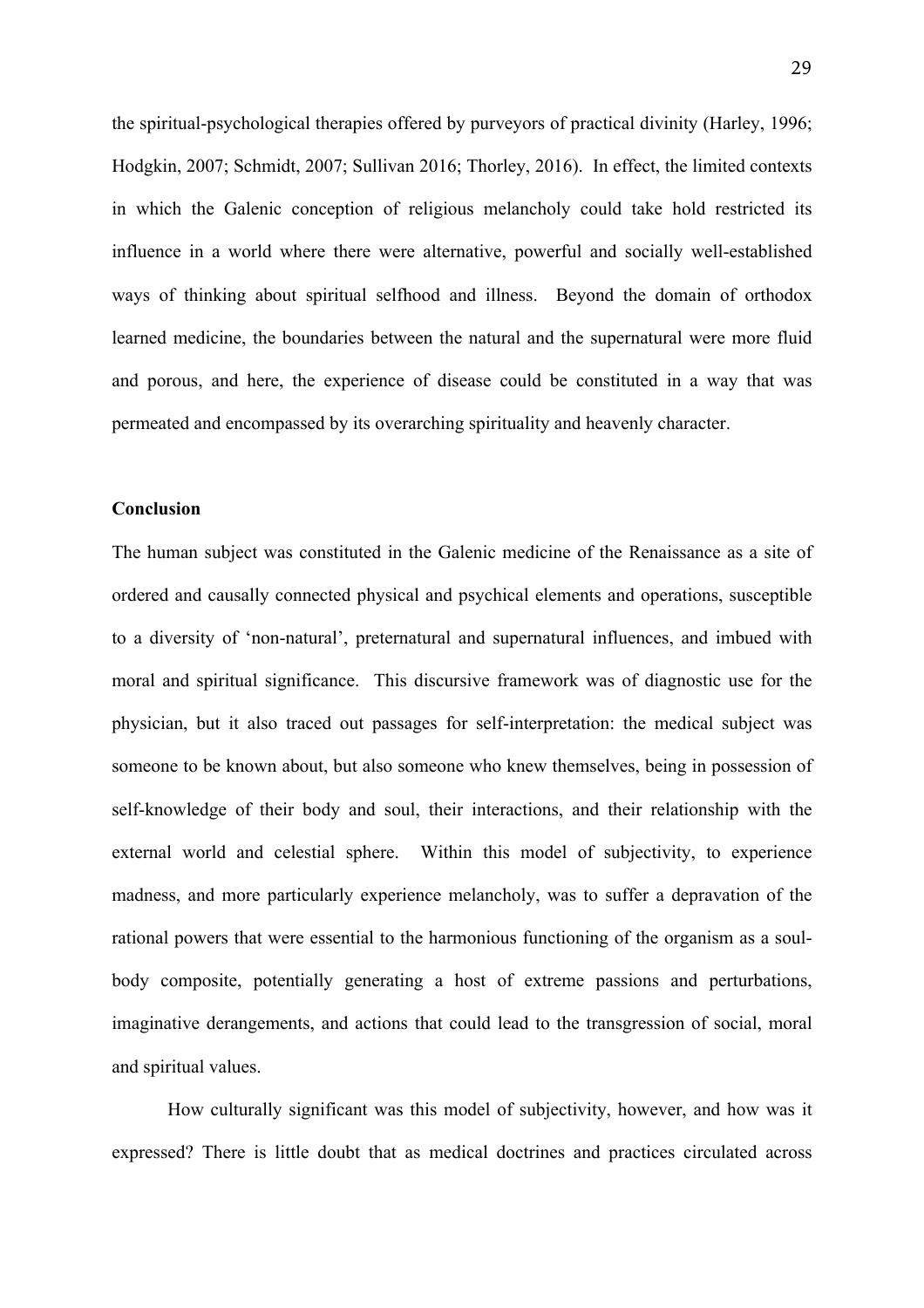Europe in this period they had substantial influence beyond medical circles, not only through the interactions of physicians with their patients, but also through the proliferation of medical works aimed at lay audiences. Plotting and measuring this impact is a large, complex and ongoing task for cultural historians of medicine. But although it is not hard to find expressions of distinctively medical subjectivity in literary works – especially in drama and life-writing, where the idiosyncrasies often appear as indices of individual physiology and psychology (Montaigne, [1580–1595] 2007: p. 679; Tasso quoted in Calabritto, 2011b: p. 206; Burton, [1621–51] 1989–2000: vol. 1, p. 7; Aubrey, 1898: p. 347) –these are rarely, if ever, found in pure form outside medical genres. Instead, medical concepts were typically incorporated within broader discursive frameworks that constituted subjects by positioning them in relation to a range of different vectors, of morality and spirituality, and of social, political, and economic norms (for an English case-study see Smyth, 2010). This is particularly evident in the case of melancholy, where as we have seen medicine provided a distinctive mode of understanding which could be combined but also challenged or constrained by other ways of thinking and forms of experience, and which was adapted as it interacted with the world that surrounded it. To be considered mad or melancholic was not only to be seen as treatable by various kinds of medical therapy, but also to experience and traverse through spaces of morality, legality, and spirituality in ways that were shaped and perhaps even ultimately determined by the broader social contexts in which the medical world was embedded. There was of course no one way of being 'mad' or 'melancholic' in this period, or any other, but the more one zooms out from the medical sources to consider their relationship with the wider social environments where they became relevant, the more flexible and permeable medical subjectivity seems to have been, the more unstable its governing vocabulary, and the more open to influence and reinterpretation by competing forces of – especially legal and religious – authority. To put this another way: in the case of